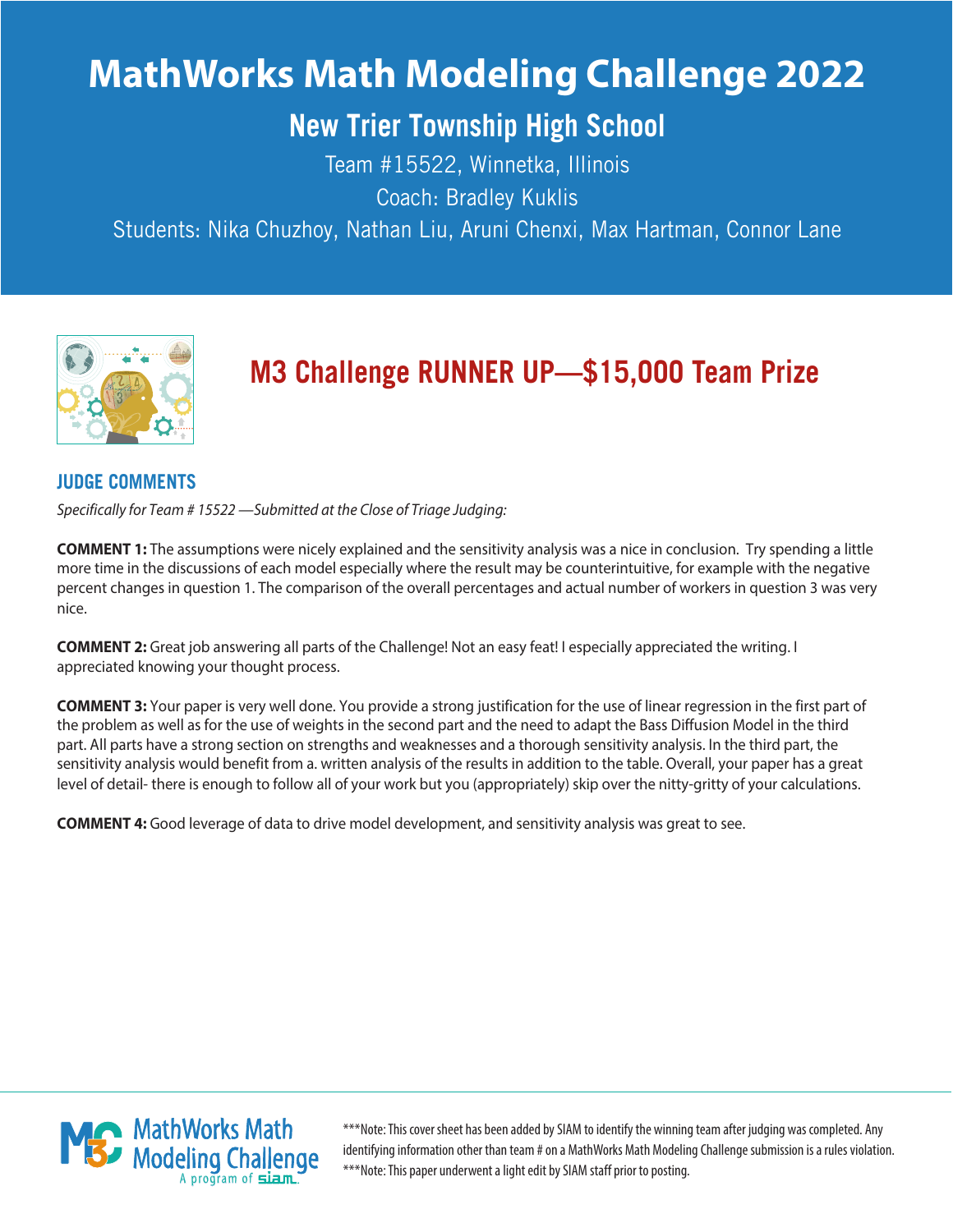## Remote Work: Fad or Future

Team 15522

#### <span id="page-1-0"></span>1 Executive Summary

For much of the world's white collar labor force, remote work has been a fact of life throughout most of 2020 and 2021. However, as the COVID-19 pandemic recedes, many workers are trickling back into offices, leaving employers and employees alike to wonder about the future of remote work. Companies must carefully weigh worker satisfaction, company culture, productivity, and safety to determine whether to ask workers to telecommute or work in person [1].

To begin the process of estimating the prevalence of remote work in the following years, we first determined the maximum number of jobs that could theoretically be done remotely. We called these jobs "remote-ready" and calculated the proportion of jobs that are remote-ready for a select group of cities (Seattle, WA; Omaha, NE; Scranton, PA; Liverpool, England; and Barry, Wales) for the years 2022, 2024, and 2027. To do so, we predicted the growth of each industrial sector in each city that comprises its total labor force, based on data from the Bureau of Labor Statistics and the UK Office of National Statistics. Then we multiplied the number of employees in each sector by the proportion that the National Bureau for Economic Research estimates can be done remotely, and considered the sum to be the total number of remote-ready jobs in that city.

However, it is important to keep in mind that not all remote-ready job positions have been done or will be done remotely. Employers cite the idea that "proximity boosts productivity" and the difficulty of encouraging collaboration [2] as reasons for bringing workers back to the office. Employees, on the other hand, seem to prefer working from home (WFH) [3]; 76\% of both UK citizens and Americans want to WFH at least one day a week even after the pandemic is over. To estimate the probability of an individual wanting to WFH, we considered six attributes (gender, age, household income, education level, custody of children, and commute time) and weighted them according to importance. Then we combined that with the probability that their industry would allow the individual to WFH to determine one's final probability to actually WFH. For example, we found that a 45-year-old man who works in government, has a medium household income, is well educated, is a parent, and has a 50-minute commute has a 40% likelihood of actually working from home post-pandemic.

Finally, we used our previous predictions in order to calculate the proportion of people in our group of cities that will be working remotely in 2024 and 2027. To do so, we combined our projections for the growth of various industries with an estimate of how the fraction of people working remotely in each industry will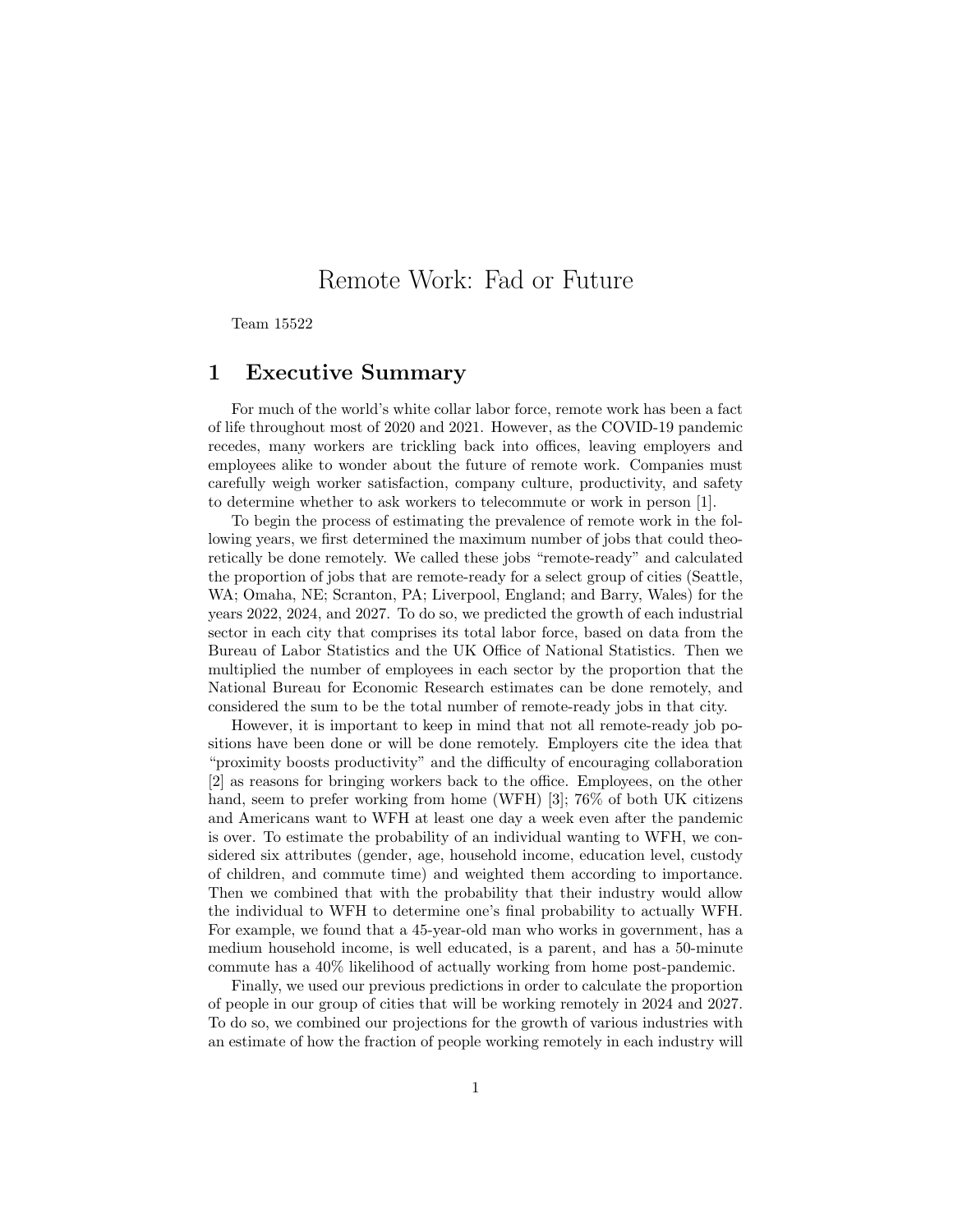increase over time. We arrived at this estimate by modifying an existing model for the adoption of new technology in a way that took into account the effects of the pandemic. Then, after accounting for the positive impacts to children of WFH parents [21] and the commute time saved, we ranked the cities by magnitude of impact that remote work would have on it in 2027: Seattle, WA in first; Omaha, NE in second; Liverpool, England in third; and Barry, Wales and Scranton, PA tied for fourth. Our forecasts about the future of remote work may be used to guide policy decisions regarding the political encouragement or curbing of remote work.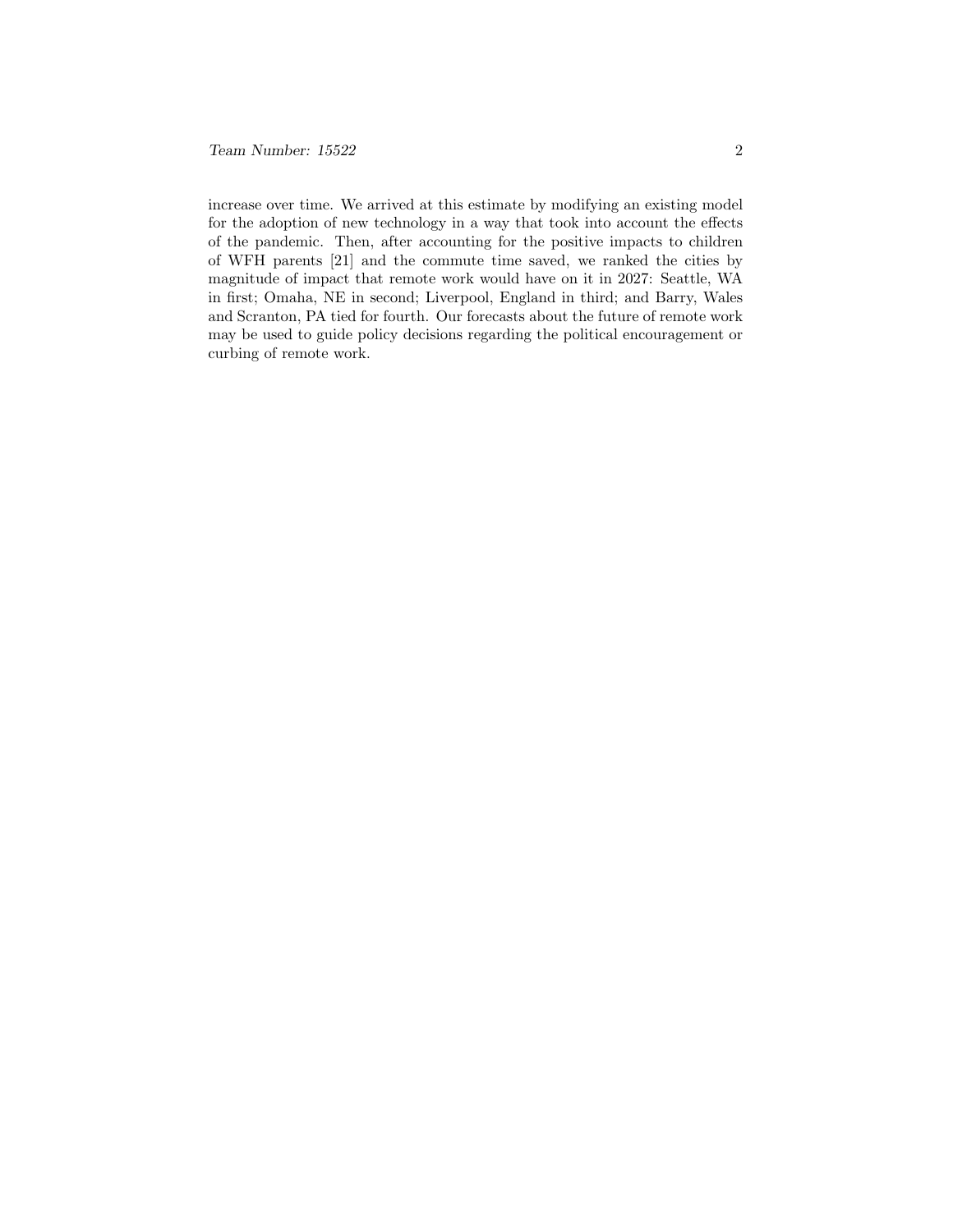## Contents

| $\mathbf{1}$ | <b>Executive Summary</b>              | $\mathbf{1}$            |
|--------------|---------------------------------------|-------------------------|
| $\bf{2}$     | Part I: Ready or Not                  | $\overline{\mathbf{4}}$ |
|              | 2.1                                   | $\overline{4}$          |
|              | 2.2                                   | $\overline{4}$          |
|              | 2.3                                   | $\overline{5}$          |
|              | 2.4                                   | 6                       |
|              | 2.5                                   | 6                       |
|              | 2.6                                   | $\overline{7}$          |
| 3            | Part II: Remote Control               | 8                       |
|              | 3.1                                   | 8                       |
|              | 3.2                                   | 8                       |
|              | 3.3                                   | 9                       |
|              | 3.4                                   | 10                      |
|              | 3.5                                   | 11                      |
|              | 3.6                                   | 11                      |
| 4            | Part III: Just a Little Home-Work     | 11                      |
|              | 4.1                                   | 11                      |
|              | 4.2                                   | 12                      |
|              | 4.3                                   | 12                      |
|              | 4.4                                   | 14                      |
|              | 4.5                                   | 15                      |
|              | 4.6                                   | 15                      |
| 5            | <b>Conclusion and Further Studies</b> | 15                      |
| 6            | References                            | 17                      |
| 7            | Appendix                              | 19                      |
|              | 7.1                                   | 19                      |
|              | 7.2                                   | 25                      |
|              | 7.3                                   | 26                      |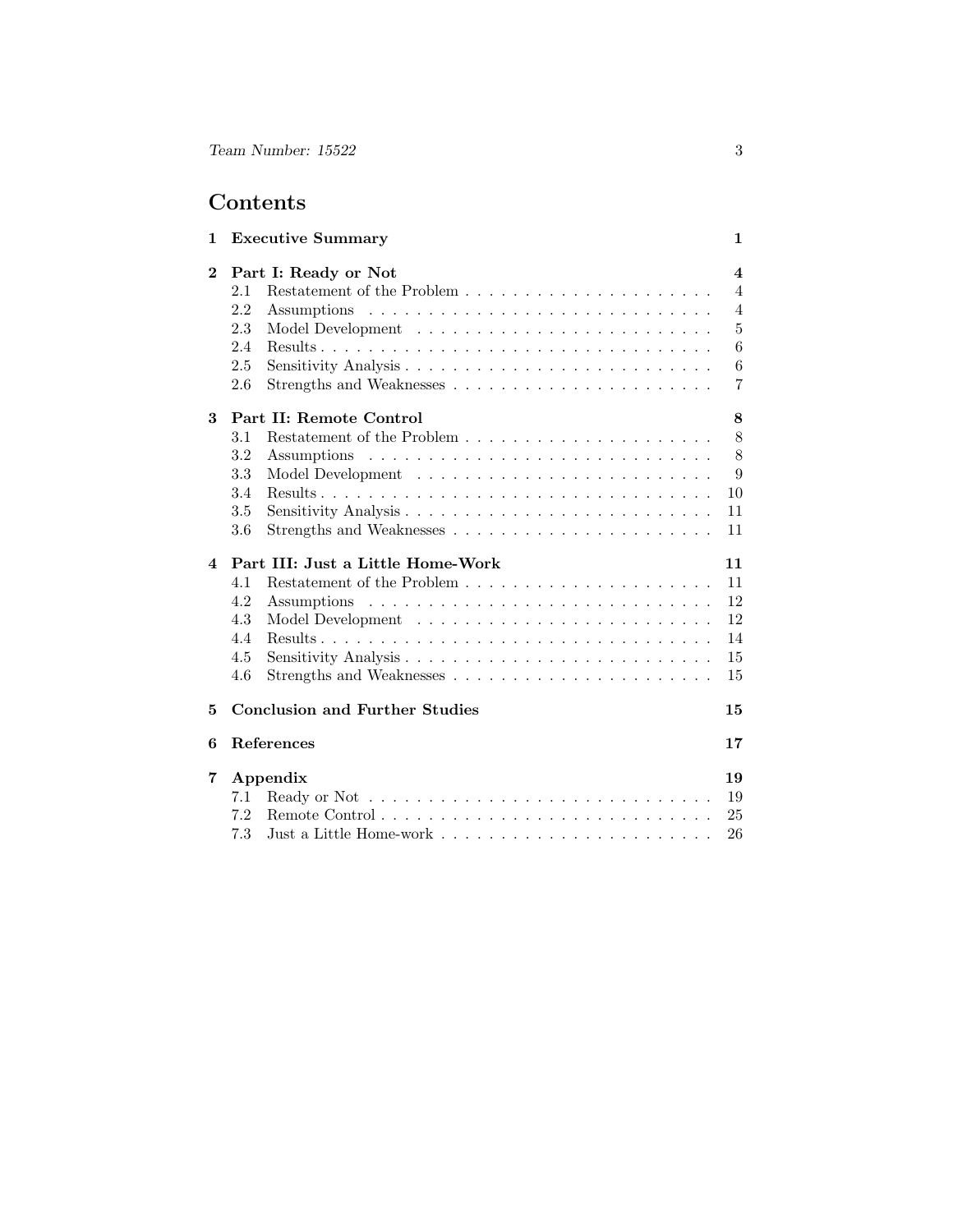### <span id="page-4-0"></span>2 Part I: Ready or Not

#### <span id="page-4-1"></span>2.1 Restatement of the Problem

Consider the following cities:

- Seattle, WA
- Omaha, NE
- Scranton, PA
- Liverpool, England
- Barry, Wales

Create a model to estimate the percentage of workers whose jobs are currently remote-ready. Then apply the model to the cities below to make predictions for the percentage of remote-ready jobs in 2024 and 2027, while accounting for how the inputs to the model will change over time.

#### <span id="page-4-2"></span>2.2 Assumptions

- "Remote-ready" jobs are defined as the set of occupations that could theoretically be done from home without significant loss in efficiency.
- Technological advancements will not significantly increase the proportion of remote-ready jobs. Although we recognize that the proliferation of new technologies—such as virtual reality and fiber internet—may increase the proportion of remote-ready jobs in the future, we do not believe that they will develop fast enough within the next five years to have a substantial effect.
- The number of employees in an industry increases or decreases linearly. In the long term, the number of people employed in an industry generally changes according to an exponential curve, in accordance with population growth. However, we are only given 20 years of data and are tasked with considering the next 5 years. Because the data we are given is very shortterm in comparison to industry patterns, which usually takes decades to change [4], we choose a linear regression over any other model to avoid over-fitting.
- The percentage of employees in a specific industry who are working remotely is independent of the city that they work in. The location that an employee works at does not influence the odds that they will work remotely. Rather, the odds depend on company policy, worldwide events, and technological advances.
- The entire workforce of each city is the sum of the number of people employed in the following industries: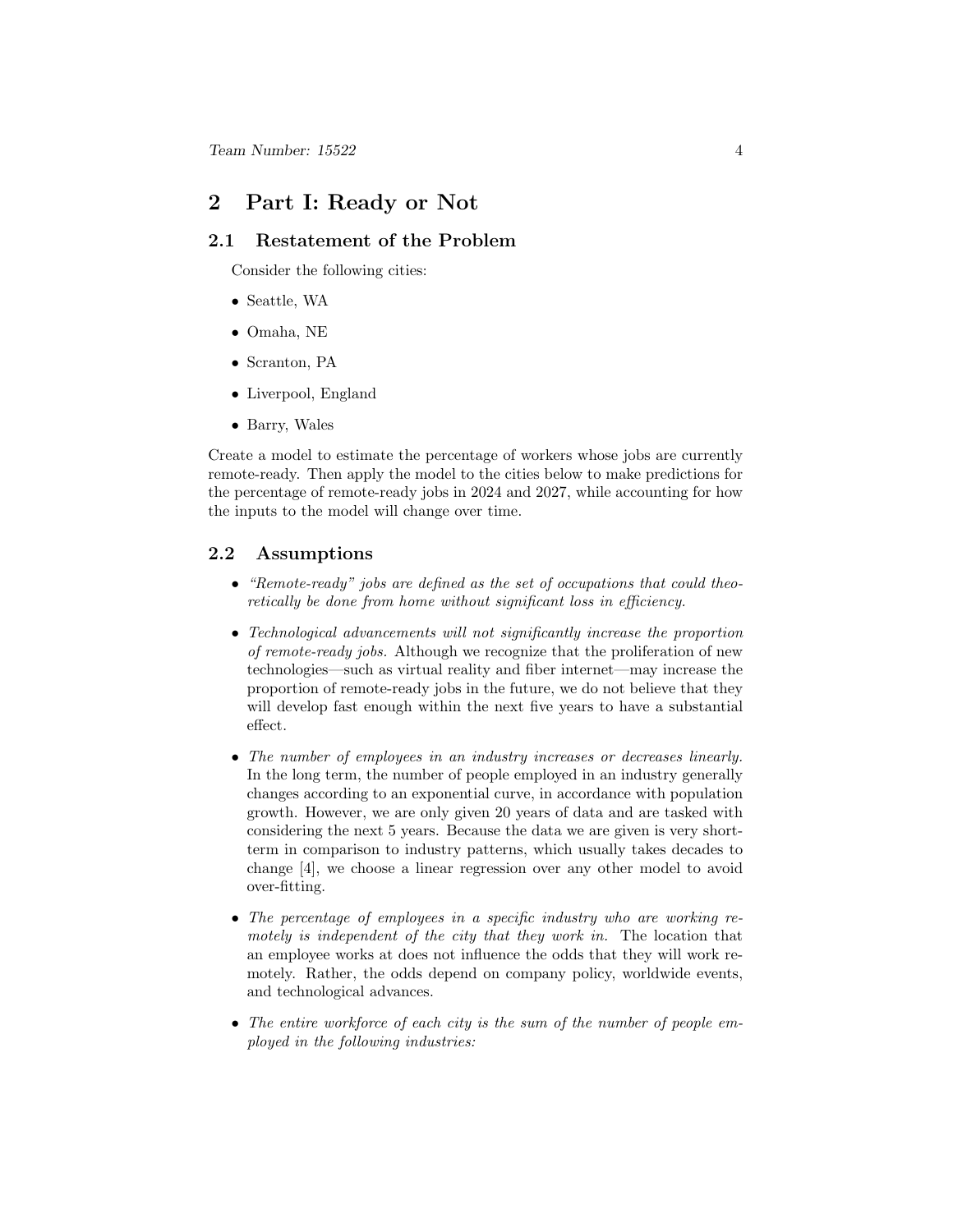- Mining, logging, construction (MCL)
- Manufacturing
- Trade, transportation, and utilities (TTU)
- Information
- Financial activities (Financial)
- Professional and business services (ProfessionalBusiness)
- Education and health services
- Leisure and hospitality
- Government
- Other services

This list of industries is comprehensive, and thus encompasses the ability of all jobs to be all industries in terms of remote-work ability. It also includes a category for other classifications, which guarantees that all industry types are being considered.

#### <span id="page-5-0"></span>2.3 Model Development

Our model hinges upon the prediction of industry growth in the given cities. Broadly, as we assume that the fraction of remote-ready jobs in each industry is constant over the next five years, we can compute the future proportion of remote-ready jobs in a city by considering how the proportion of the city's population employed in different industries changes.

Our model predicts the total number of employees in a diverse group of industries in each city in 2022, 2024, and 2027 by applying a linear regression (using the Python library Scikit-learn) to past data compiled by the Bureau of Labor Statistics and the UK Office of National Statistics [5][6]. We choose to use a linear regression over any other fit because the time frame of the data we are given (the past 20 years) and the time frame we are predicting (the following 5 years) is sufficiently short enough to put any curved fit at risk of over-fitting. Essentially, we are applying the principal that any curve viewed at a small enough scale appears to be linear.

From there we multiply the number of people employed by each industry in each city by the percentage of jobs that can be done remotely, as specified by the University of Chicago white paper "How Many Jobs Can be Done at Home?" by Jonathan I. Dingel and Brent Neiman [7]. This calculates the number of remote workers in each industry of each city. The following equation was used to calculate the percentage of remote-ready jobs in each city in 2022, 2024, and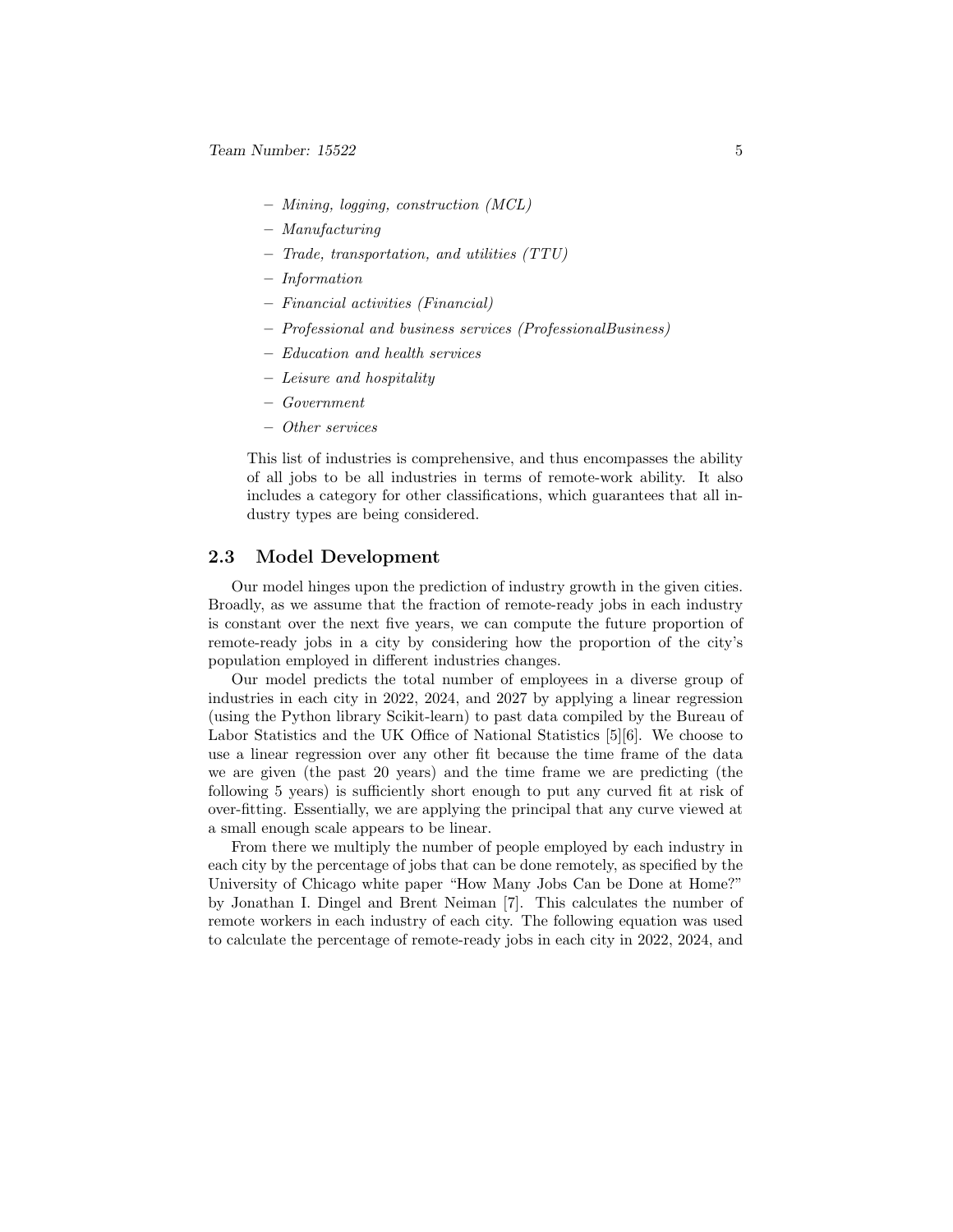2027:

$$
P_{RemoteReady} = \frac{\sum N_{\alpha}}{\sum N_{\beta}}
$$
  

$$
N_{\alpha} = RemoteEmployees_{Industry}
$$
  

$$
N_{\beta} = TotalEmployees_{Industry}
$$

The calculated percentages of remote employees in 2024 and 2027 are then used to compute a percent change for each city.

$$
P_{Change} = \left(\frac{P_{\rho} - P_{\epsilon}}{P_{\epsilon}}\right) * 100
$$

$$
P_{\rho} = PercentRemote_{2027}
$$

$$
P_{\epsilon} = PercentRemote_{2024}
$$

This helps to visualize the change in remote workers from 2024 to 2027.

#### <span id="page-6-0"></span>2.4 Results

We were able to compute the portion of jobs that will be remote-workable in Seattle, Omaha, Scranton, Liverpool, and Barry over the next two and five years.

| Year                         | Seattle, WA | Omaha. NE  | Scranton, PA | Liverpool, UK | Barry, Wales |
|------------------------------|-------------|------------|--------------|---------------|--------------|
| 2022                         | 60.801\%    | $60.279\%$ | 56.332\%     | $46.394\%$    | 64.437\%     |
| 2024                         | 60.799\%    | 60.324\%   | 56.172\%     | $46.353\%$    | 64.519\%     |
| 2027                         | $60.797\%$  | 60.390\%   | 55.930\%     | $46.295\%$    | 64.641\%     |
| $\%\Delta$ from 2024 to 2027 | $-0.0033\%$ | $0.1094\%$ | $-0.4308\%$  | $-0.1251\%$   | $0.1891\%$   |

Table 1: Proportion of Remote-Workable Jobs

As shown, we did not find that the fraction of remote-workable jobs changed significantly over time, likely due to the short length of the time span.

#### <span id="page-6-1"></span>2.5 Sensitivity Analysis

By adjusting the theoretical maximum percentage of work that can be done remotely in each industry by  $\pm 10\%$ , the changes in future remote-work percentages of a city are altered. The following displays the alternative percent change between the proportion of people working remotely in each city in 2024 and 2027.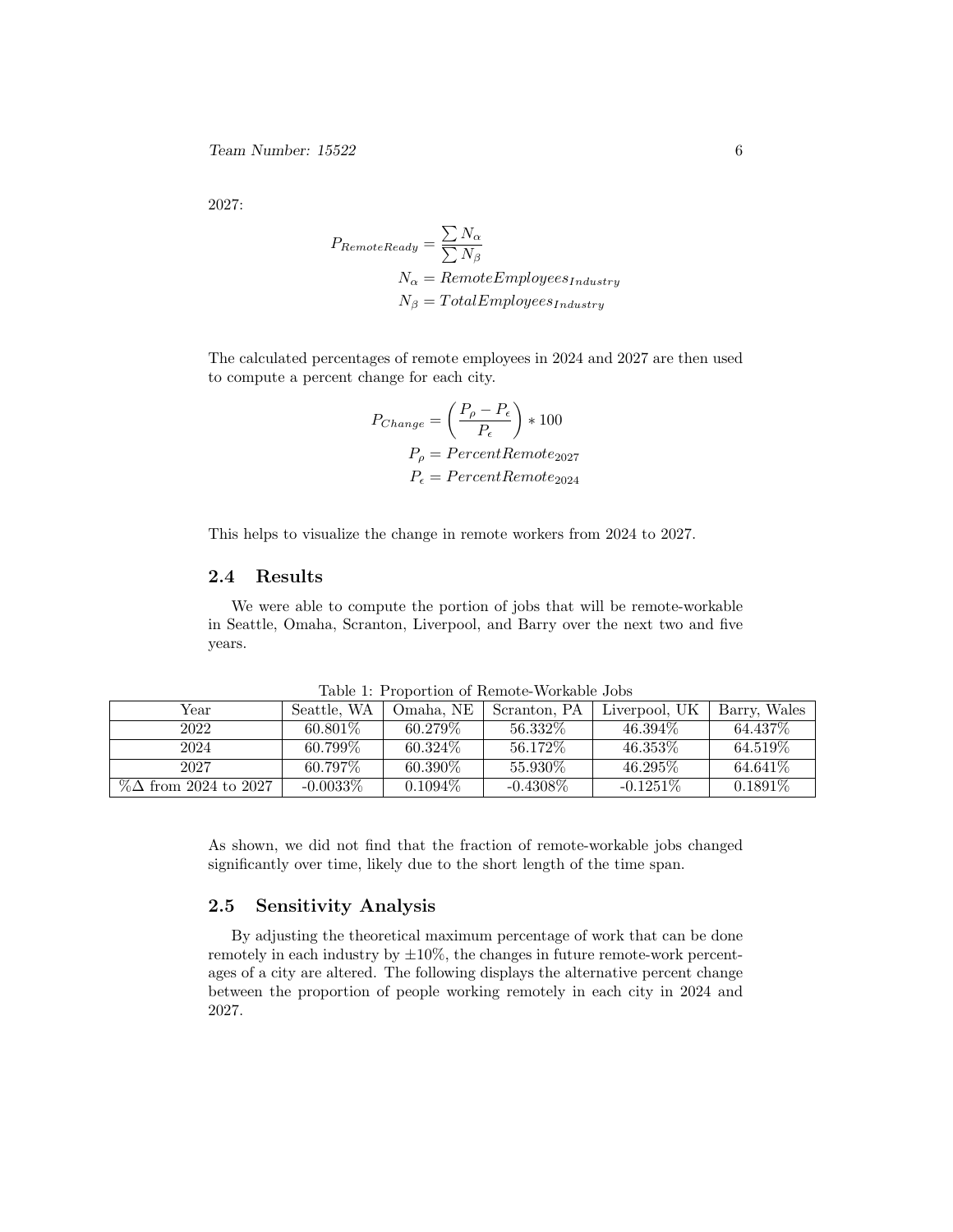| $\%\Delta$ in Remote Workers, 2024 to 2027 |         | Seattle, WA | Omaha, NE  | Scranton, PA | Liverpool, UK | Barry, Wales |
|--------------------------------------------|---------|-------------|------------|--------------|---------------|--------------|
| MCL                                        | $+10\%$ | $-0.0049\%$ | $0.1094\%$ | $-0.4307\%$  | $-0.1271\%$   | 0.1875%      |
|                                            | $-10\%$ | $-0.0049\%$ | 0.1078\%   | $-0.4309\%$  | $-0.1231\%$   | 0.1876\%     |
| Manufacturing                              | $+10\%$ | $-0.0457\%$ | $0.0939\%$ | $-0.5149\%$  | $-0.0784\%$   | 0.1769\%     |
|                                            | $-10\%$ | $-0.0381\%$ | $0.1234\%$ | 0.3451\%     | $-0.1736\%$   | 0.1983\%     |
| <b>TTU</b>                                 | $+10\%$ | $-0.0016\%$ | $0.0722\%$ | $-0.3889\%$  | $-0.0616\%$   | 0.1858\%     |
|                                            | $-10\%$ | $-0.0066\%$ | $0.1457\%$ | $-0.4759\%$  | $-0.1886\%$   | 0.1908\%     |
| Informational                              | $+10\%$ | $N/A^*$     | N/A        | N/A          | N/A           | N/A          |
|                                            | $-10\%$ | $-0.0530\%$ | 0.1380\%   | $-0.3832\%$  | $-0.1323\%$   | 0.2176\%     |
| Financial                                  | $+10\%$ | N/A         | N/A        | N/A          | N/A           | N/A          |
|                                            | $-10\%$ | 0.0215%     | $0.0908\%$ | $-0.4345\%$  | $-0.1151\%$   | $0.1721\%$   |
| <b>Business Services</b>                   | $+10\%$ | $0.0322\%$  | $0.1252\%$ | $-0.3820\%$  | $-0.1388\%$   | 0.2123%      |
|                                            | $-10\%$ | $-0.0436\%$ | $0.0929\%$ | $-0.4831\%$  | $-0.1089\%$   | $0.1620\%$   |
| Education & Health                         | $+10\%$ | $0.0162\%$  | $0.1421\%$ | $-0.3786\%$  | $-0.1484\%$   | $0.1954\%$   |
|                                            | $-10\%$ | $-0.0266\%$ | $0.0723\%$ | $-0.4834\%$  | $-0.1017\%$   | $0.1810\%$   |
| Leisure & Hospitality                      | $+10\%$ | $-0.0097\%$ | $0.1102\%$ | $-0.4259\%$  | $-0.1452\%$   | 0.1713\%     |
|                                            | $-10\%$ | $0.0016\%$  | $0.1053\%$ | $-0.4358\%$  | $-0.1046\%$   | 0.20578\%    |
| Other Services                             | $+10\%$ | $-0.0049\%$ | $0.1091\%$ | $-0.4371\%$  | $-0.1392\%$   | $0.1855\%$   |
|                                            | $-10\%$ | $-0.0049%$  | $0.1063\%$ | $-0.4245\%$  | $-0.1108\%$   | $0.1912\%$   |
| Government                                 | $+10\%$ | N/A         | N/A        | N/A          | N/A           | N/A          |
|                                            | $-10\%$ | $0.0352\%$  | $0.1033\%$ | $-0.4137\%$  | $-0.0889\%$   | $0.1752\%$   |

Table 2: Sensitivity Analysis: Percent Change in Remote Workers from 2024–27 in Seattle, Omaha, Scranton, Liverpool, and Barry

\*N/A indicates that increasing this variable by 10% would cause the fraction of theoretical remote workers in a given industry to be over 100%.

For the most part, the difference between 2024 and 2027 does not change significantly when the theoretical maximum of just one industry is changed. It largely depends on the prevalence of that industry in the considered city. Barry, Wales: Business Services; Liverpool, UK: TTU; Scranton, PA: Manufacturing; Omaha, NE: TTU; and Seattle, WA: Informational.

Over the past 20 years, the world has seen a steady increase in remote work. This was amplified by the COVID-19 pandemic, causing a sharp adoption of remote working. As a result, it makes intuitive sense that our sensitivity analysis displays some cases where the percentage of a city's remote workforce will decrease.

#### <span id="page-7-0"></span>2.6 Strengths and Weaknesses

By taking into account a comprehensive list of industries, our model nearly eliminates the possibility of industries being erroneously unaccounted for. Our model also gives us the flexibility to apply it to additional cities, given only the prior employment data for each industry that composes its labor force. Furthermore, our sensitivity analysis shows that the results from our model are not dramatically affected by changes in the theoretical fraction of an individual industry that can be done remotely.

The model is also adaptable in the sense that observed changes in the future,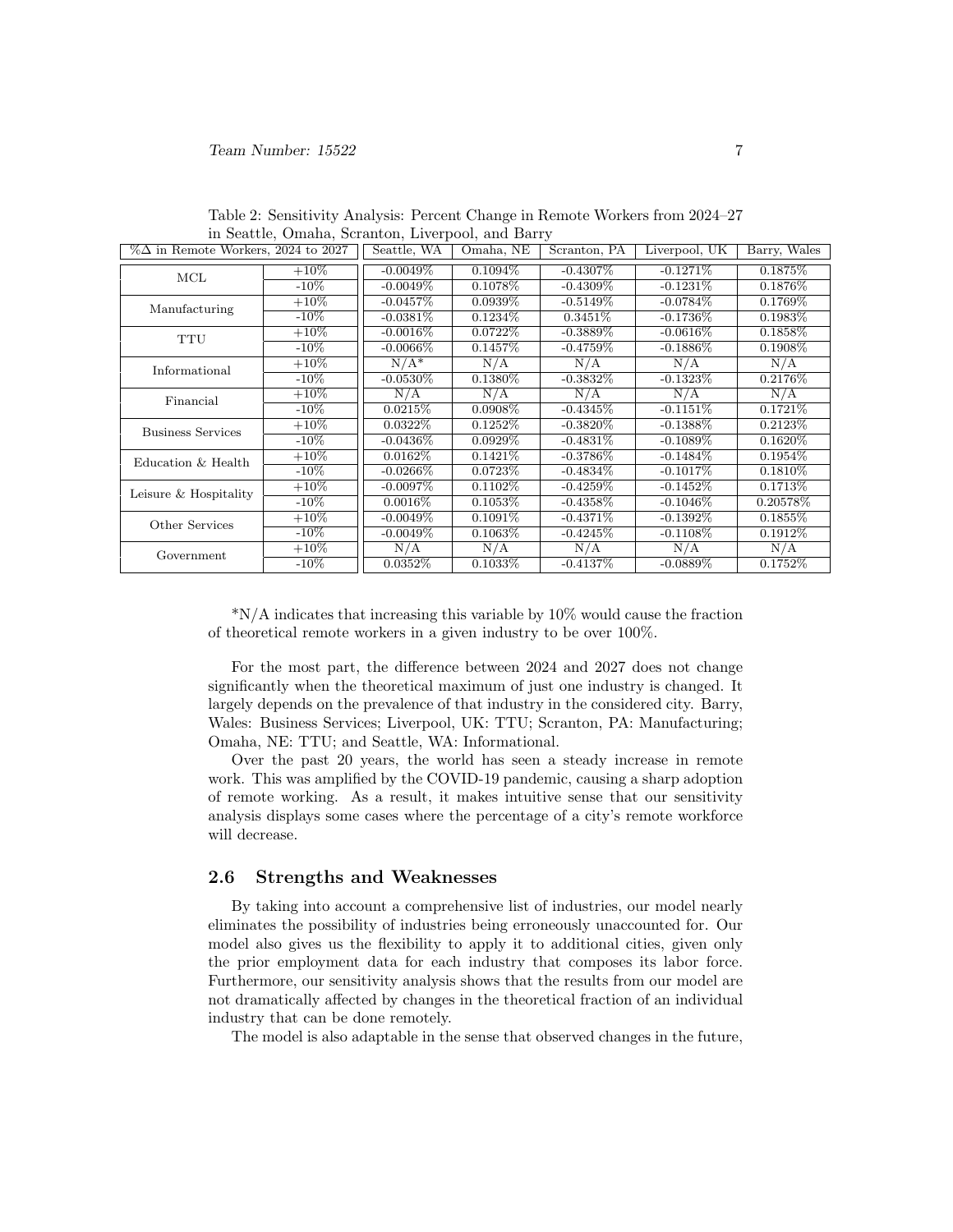such as a large increase in the number of remote-workable jobs due to the growth of new technology like virtual reality, can be re-factored into the model by increasing our constants of the theoretical fraction of each industry that could work from home.

Our model is based on linear growth over a short time period, and thus would not adapt well to more complex scenarios, such as a rapid exponential change in an industry, or under any long time periods. While our model assumes the number of workers increases linearly in each industry, new, disruptive technologies in areas such as software and automation have the potential to cause sudden, exponential growth in some industries and decay in others. This would cause non-linear growth in employees in these industries and cannot be accounted for immediately in our model.

Our model only uses a handful of data points to make future predictions. Small amounts of data mean that the future values we calculated for 2024 and 2027 are not necessarily accurate—they can only serve as rough estimates. This also means that we did not have enough data to apply more complex models, such as a higher-degree regression.

#### <span id="page-8-0"></span>3 Part II: Remote Control

#### <span id="page-8-1"></span>3.1 Restatement of the Problem

Create a model that predicts whether an individual worker whose job is remote-ready will be allowed to and will choose to work from home.

#### <span id="page-8-2"></span>3.2 Assumptions

- 1. Being permitted to work from home is only dependent on a worker's industry and independent of demographics. Theoretically, employers in a given industry will not differentiate between employees of different demographics. While we acknowledge that a person's status within an industry may be itself dependent on demographics, we overlook this nuance so as not to over-complicate the model.
- 2. Wanting to work from home rests entirely on six attributes: age, household income, education level, custody of children, and commute time. These six attributes cover many of the relevant conditions that could impact desire for at-home work.
- 3. The six factors are weighted unequally. As two of the factors, namely, commute time and having custody of children, are much more frequently [9] reported to be the main reasons to prefer telecommuting, they are accordingly weighted more heavily.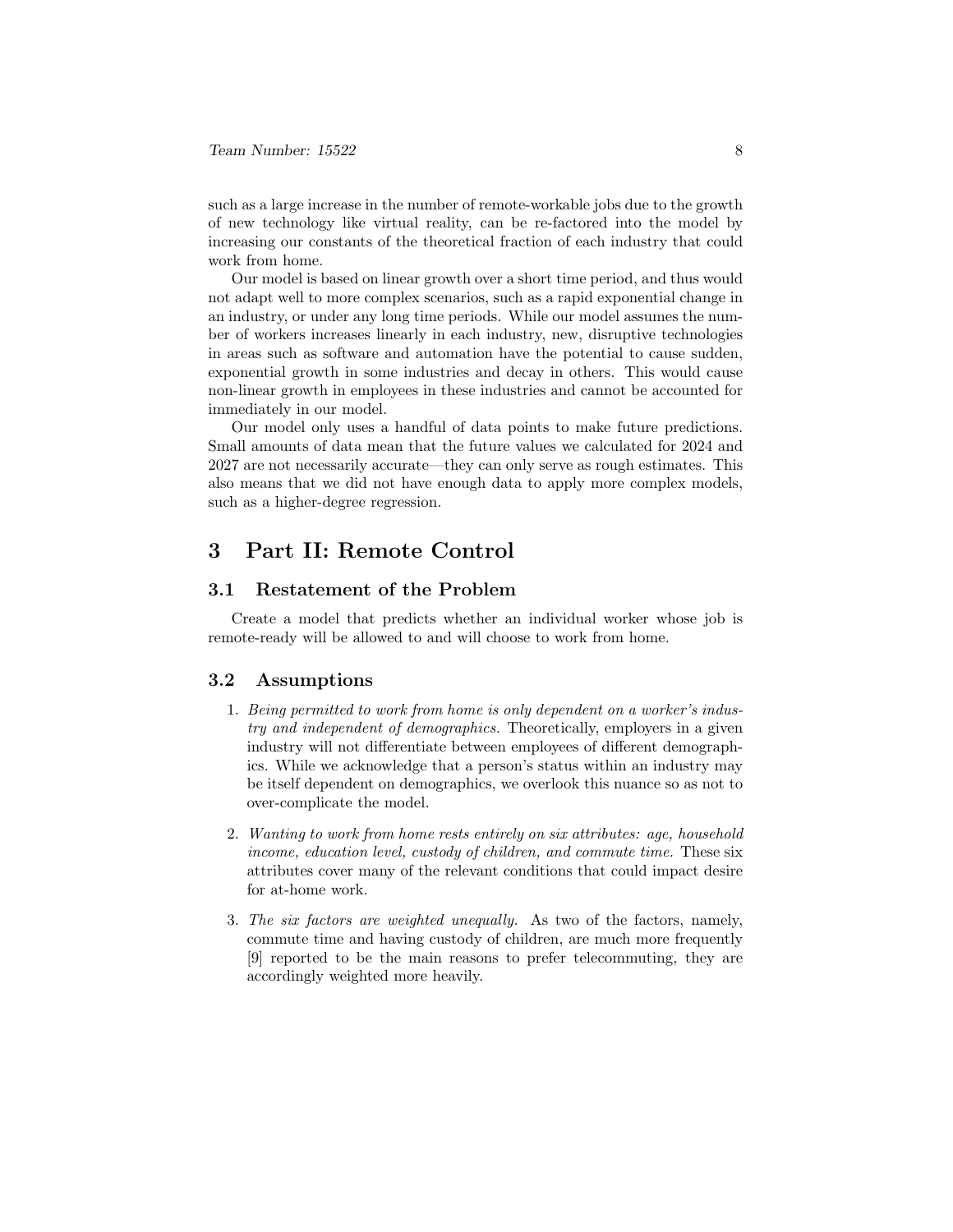#### <span id="page-9-0"></span>3.3 Model Development

We separate our model into two parts. First, we compute the probability that an employer will allow their employee to work from home. This is considered to be independent of the demographics of the worker. Then we compute the probability that a worker with certain demographic traits would like to work from home.

To calculate the probability that an employee will be allowed to work remotely, we simply consider the industry within which they are employed. By dividing the number of remote workers in late 2020 [5] in that industry by the theoretical maximum number of remote workers [11], we arrive at the probability that an individual within that industry would be allowed to work remotely, although they may not prefer to do so in the current late-pandemic environment.

To calculate the chance that an individual will prefer to work remotely, we would like to compute probabilities of the following form, where  $R$  is the event that someone is interested in remote work:

> $P(R|\text{Gender} \wedge \text{Age} = a \wedge \text{Income})$ ∧ Education Level ∧ Has Children ∧ Commute Time)

However, all we have is data of the following form:

 $P(R| \text{Gender})$  $P(R|Age)$  $P(R|\text{Income})$  $P(R| \text{Education Level})$  $P(R|Has Children)$ P(R|Commute Time)

This presents a problem, as we cannot find a mathematically sound way to obtain the combined conditionals from the individual conditionals. This is not the same as having the ANDs on the left side of the conditional, which are relatively easy to handle. Even in a very simplified case, where we are given  $P(X|Y), P(X|\neg Y), P(X|Z),$  and  $P(X|\neg Z)$  and need to find  $P(X|Y \wedge Z),$  we cannot find the solution.

Our best attempt involves writing equations like the following (with constants that we can find in datasets shown in red):

 $P(X|Y)P(Y) = P(X|Y \wedge Z)P(Y \wedge Z) + P(X|Y \wedge \neg Z)P(Y \wedge \neg Z)$ 

While we can find four equations and four unknowns, this system is not solvable, as one equation would be a linear combination of the other three. As increasing the number of conditions only worsens the problem, we are forced to abandon attempts at computing the probabilities exactly.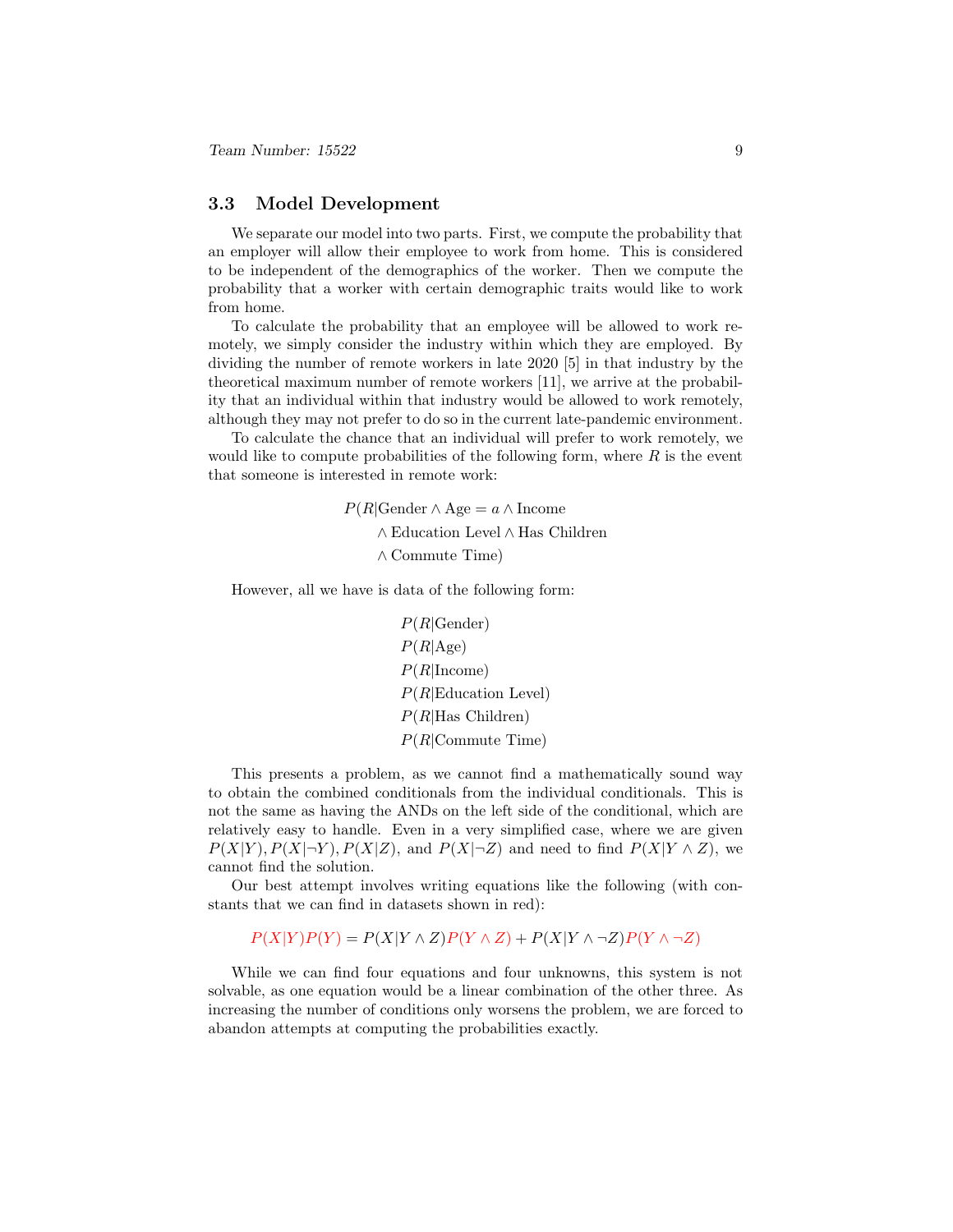Instead, we approximate the data using a weighted average. We use the names  $C_1, C_2, C_3, C_4, C_5, C_6$  as shorthand for our six conditions:

$$
P(R|C_1 \wedge C_2 \wedge C_3 \wedge C_4 \wedge C_5 \wedge C_6) = \frac{\sum_{i=1}^{6} \alpha_i P(R|C_i)}{\sum_{i=1}^{6} \alpha_i}.
$$

We have chosen to select  $\alpha_i = 2$  for having children and commute times, and  $\alpha_i = 1$  for all other conditions. This is because children and commute times are the most influential aspects of whether or not an individual would like to stay home [9][19].

We used a previously conducted survey to get the values of  $P(R|C_i)$  for each of our conditions, and it gave us this data:

| Gender         | Age                      | Income      | Education    | Children  | Commute Time       |
|----------------|--------------------------|-------------|--------------|-----------|--------------------|
| Male: 0.64     | a < 35:0.67              | Low: $0.62$ | Low: $0.59$  | Yes: 0.68 | $\leq 60:0.433$    |
| Female: $0.68$ | $35 \leq a \leq 50:0.65$ | Mid:0.63    | Mid:0.61     | No: 0.63  | 60 < t < 120:0.696 |
|                | $50 \leq s : 0.63$       | High:69     | High: $0.71$ |           | 121 < t : 0.869    |

Table 3: Data for Probability of Liking Remote Work

#### <span id="page-10-0"></span>3.4 Results

Using our algorithm, we can compute the probability of an individual both being allowed to work remotely or choosing to work remotely given data on their age, gender, industry, household income, level of education, whether they have children, and the length of their commute.

As calculating every possibility would be too computationally intensive, we present three examples:

- 1 A 45-year-old man who works in government, has medium household income, is well educated, is a parent, and has a 50-minute commute:  $61\%$ chance of wanting to work from home, 66% chance of being allowed to work from home, and a 40% chance of actually working from home.
- 2 A 22-year-old woman who works in information, has high household income, has medium education, is not a parent, and has a 130-minute commute: 71% chance of wanting to work from home, 83% chance of being allowed to work from home, and 59% chance of actually working from home.
- 3 A 30-year-old woman who works in education, has low household income, has medium education, is a parent, and has a 20-minute commute: 60% chance of wanting to work from home, 89% chance of being allowed to work from home, and 53% chance of actually working from home.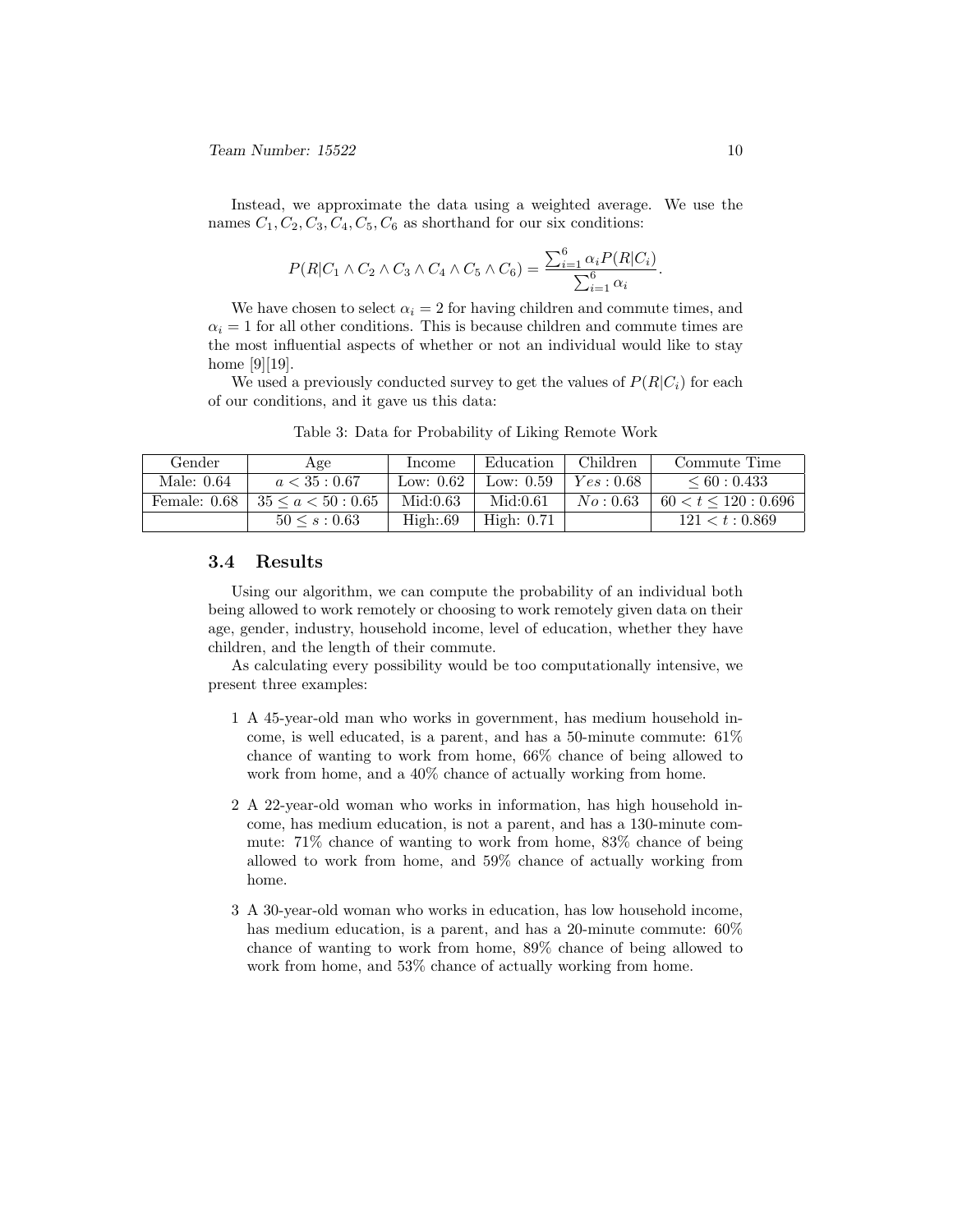#### <span id="page-11-0"></span>3.5 Sensitivity Analysis

We perform a sensitivity analysis on our model for individual interest in remote work based of demographic factors, and see that, in general, even relatively large changes in the coefficients does not effect the probabilities too much, with most changes on the order of 0.1%. The largest changes were caused by changes to the parent and commute time factors; however, this makes sense, as they started as large coefficients, and equal percent changes to large coefficients lead to larger changes.

| coefficient being changed | percentage change | p1         | p2         | p3         |
|---------------------------|-------------------|------------|------------|------------|
| Gender coefficient        | $+10\%$           | $0.064\%$  | $-0.067\%$ | $0.163\%$  |
| Gender coefficient        | $-10\%$           | $-0.065%$  | $0.054\%$  | $-0.166\%$ |
| Age coefficient           | $+10\%$           | 0.105%     | $-0.083\%$ | $0.141\%$  |
| Age coefficient           | $-10\%$           | $-0.14\%$  | $-0.084\%$ | $-0.109\%$ |
| Income coefficient        | $+10\%$           | $0.046\%$  | $-0.048\%$ | $0.040\%$  |
| Income coefficient        | $-10\%$           | $-0.046\%$ | $+0.048\%$ | $-0.040\%$ |
| Education coefficient     | $+10\%$           | $0.207\%$  | $-0.186\%$ | $0.018\%$  |
| Education coefficient     | $-10\%$           | $-0.212%$  | $-0.191%$  | $-0.020\%$ |
| Parent coefficient        | $+10\%$           | $0.248\%$  | $0.147\%$  | 0.175%     |
| Parent coefficient        | $-10%$            | $-0.303\%$ | $-0.142\%$ | $-0.175%$  |
| Commute coefficient       | $+10\%$           | $-0.73\%$  | $-0.511%$  | $0.45\%$   |
| Commute coefficient       | $-10\%$           | $-0.73%$   | $-0.537%$  | $-0.45%$   |

Table 4: Sensitivity Analysis: %∆ of the probability of liking remote work

#### <span id="page-11-1"></span>3.6 Strengths and Weaknesses

The advantage of our approach is that we can take a wide variety of individual factors into account. However, there are also disadvantages resulting from several of the assumptions we have to make. For one, the weighted averages we computed may not accurately represent the intersections of the demographic traits. Additionally, only considering the industry category in the probability of an individual being allowed to work overlooks the large variety of jobs present within the industry—for example, the leisure and hospitality sectors both have managerial jobs that can be done remotely, and physical hospitality jobs for which a person must be present. These jobs are likely to be strongly correlated with education level and household income.

## <span id="page-11-2"></span>4 Part III: Just a Little Home-Work

#### <span id="page-11-3"></span>4.1 Restatement of the Problem

We are asked to synthesize the first two models to create a model which, for a given city, estimates the percentage of workers who will actually work remotely in 2024 and 2027. We then use these predictions to rank the cities in terms of the magnitude of impact that remote work will have on the city.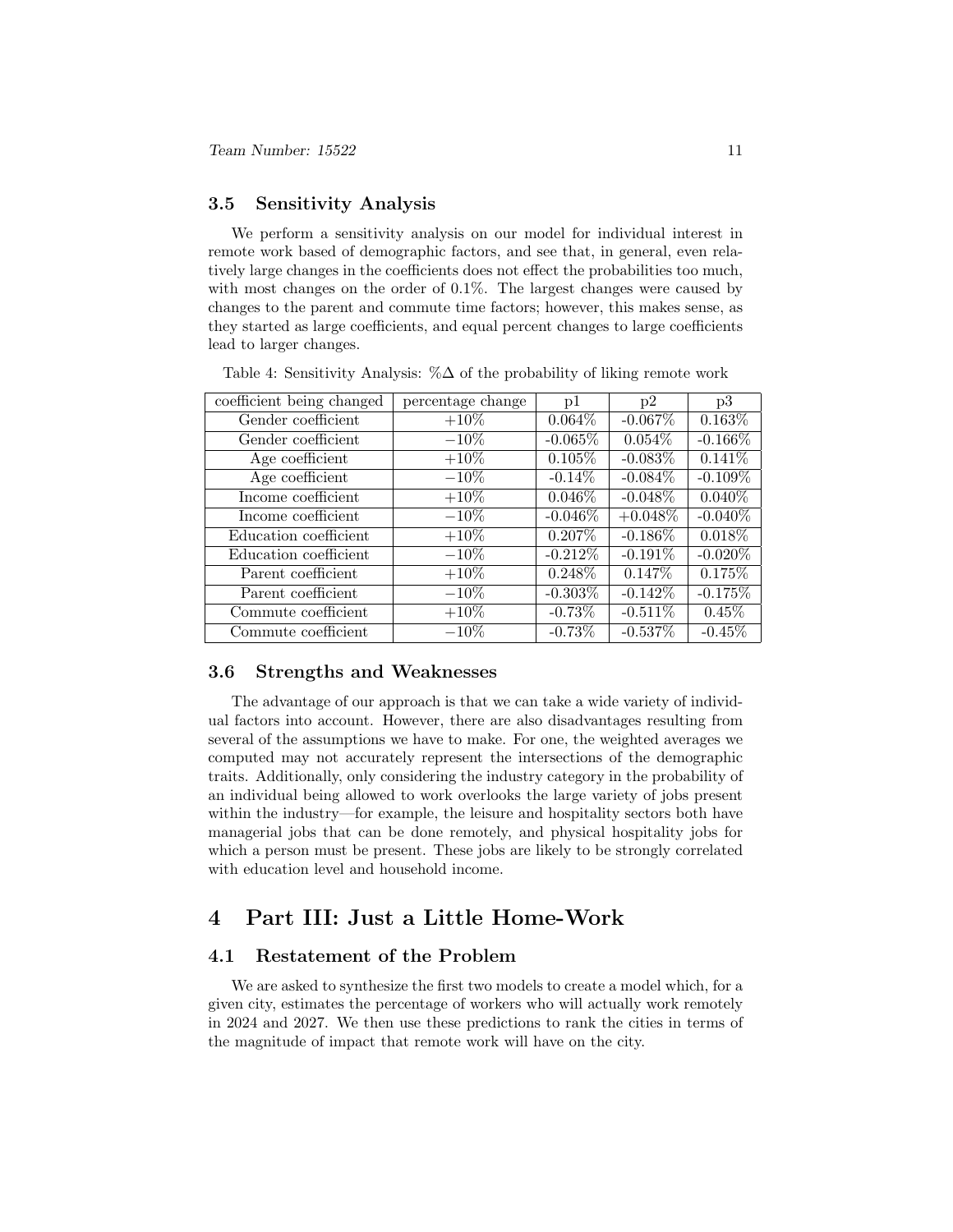#### <span id="page-12-0"></span>4.2 Assumptions

- 1. Adoption of remote work spreads through a combination of word of mouth and technological improvement. By "word-of-mouth," we refer to the tendency of companies to imitate other members of their industry, while by "technological improvement," we refer to the increasing efficacy of remote work.
- 2. The theoretical number of jobs that can reasonably be done remotely will not change significantly in the next five years. We believe that a five-year time span is not enough time for workforce technology to change greatly, barring unusual circumstances. While we acknowledge that sudden disruptions or developments can result in change, accounting for this possibility introduces too much complexity into the model.
- 3. The pandemic will last for approximately one more year. We base this admittedly somewhat arbitrary assumption on the reports of epidemiologists [18].
- 4. The largest impacts on a city will be the positive impacts of having more commute time and more time with one's children. As not to complicate our model, we choose to only consider the two most important reasons people want to work from home: commute time and having children [9]. Having a work-from-home option brings benefits to both the mental health of the parent and allows them to better care for their children [21].

#### <span id="page-12-1"></span>4.3 Model Development

In Part I, we predict the total number of jobs that can be done remotely in the given cities in 2024 and 2027. However, not every job that can be done remotely in the future will be done remotely. This is due to a multitude of reasons, including societal perceptions of remote work and limiting factors such as individuals lacking internet or with complicated home situations.

To predict the adoption of remote learning, we use the Bass Diffusion Model. The standard Bass Diffusion Model is used to predict the adoption of new products or technologies and is defined using the following differential equation:

$$
\frac{f(t)}{1 - F(t)} = p + qF(t),
$$

where  $F(t)$  is the base fraction of individuals who have adopted the new technology (in this case, remote work),  $f(t)$  is the change in the base fraction over time (that is,  $f(t) = \frac{d}{dt}F(t)$ ), p is the coefficient of innovation, and q is the coefficient of imitation.

Unfortunately, this model is not perfectly suited to our purposes, because it fails to take into account the effects of the pandemic. Factors such as lockdowns and the desire of individuals to avoid contracting Covid-19 resulted in additional incentives to go remote, which we would not expect to be in place post-pandemic.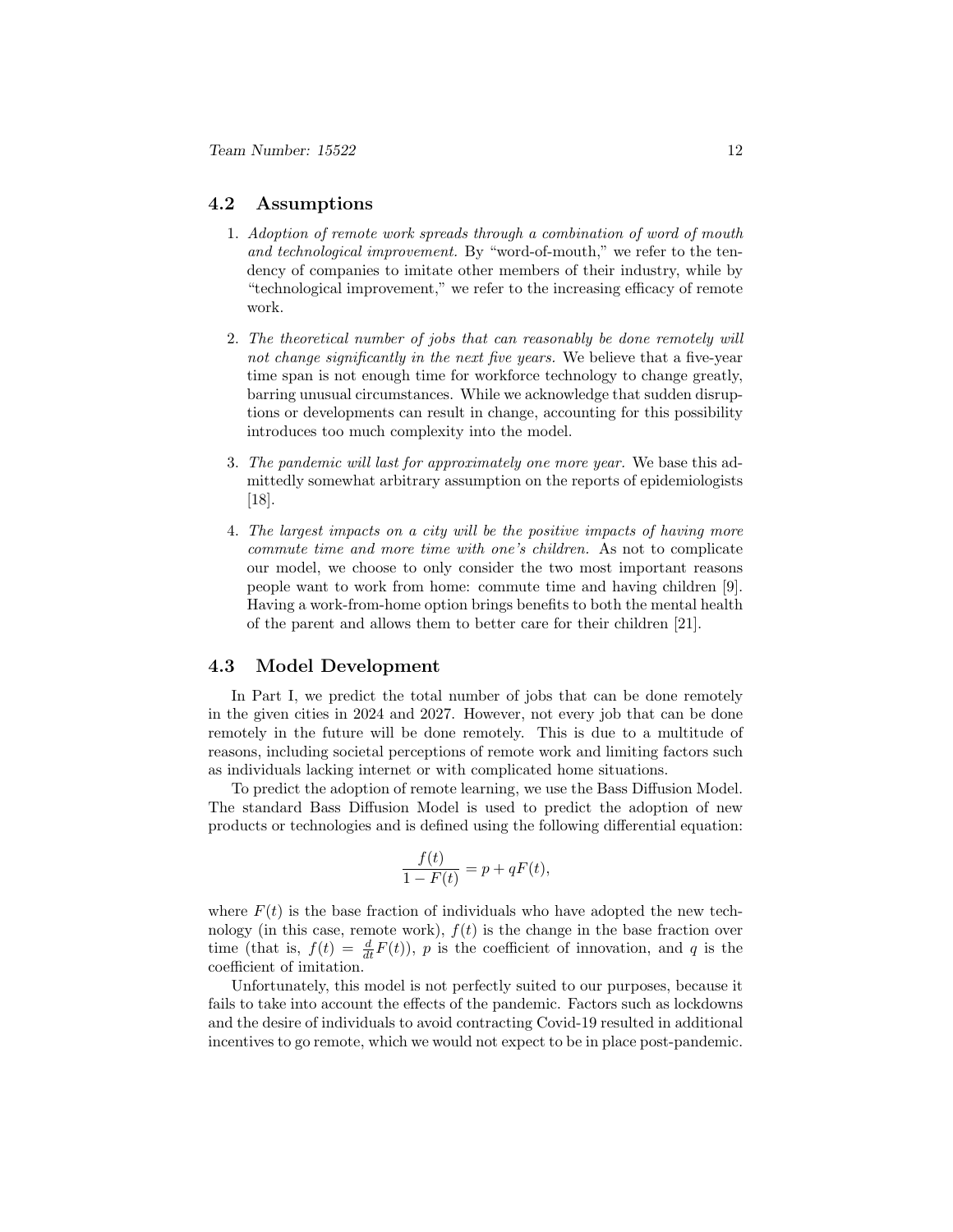For this reason, we adapt the Bass-Diffusion model by replacing the constant "coefficient of innovation" p with a logistic curve  $p_{\alpha,k}(t)$ , such that  $p_{\alpha,k}(t)$  =  $P_f$  $\frac{r_f}{1+e^{-k(t-\alpha)}}$ , where  $\alpha$  is the expected length of the pandemic, k is the rate of transition out of pandemic conditions, and  $p_f$  is the maximum coefficient of innovation. The choice to modify the coefficient of innovation in particular is motivated by the assumption that innovations related to remote work, such as improved videoconferencing software, would likely slow post-pandemic due to a decrease in consumer demand.

Our final equation is defined as follows:

$$
\frac{f(t)}{1 - F(t)} = \frac{P_f}{1 + e^{-k(t - \alpha)}} + qF(t)
$$

For the constants  $P_f$ , q, and k we use the typical values of 0.03, 0.38, and 2, respectively [17]. For  $\alpha$ , we make the assumption that the pandemic will last for one year [18].

To implement the model, we use two sets of data: firstly, the fraction of people employed remotely in various industries in 2020 [5], and secondly, the theoretical maximum fraction of people who could be employed remotely in those industries, as compiled by the National Bureau for Economic Research [10]. Thus, for each industry, we are able to compute the initial base fraction  $F(0)$  by dividing the number of remote workers in that industry by the theoretical maximum. Then we can use the Python package Odeint to solve for the fraction of remote-workable jobs that are actually remote after 2 and 5 years. Finally, by multiplying the respective fractions by the number of employees in each city's industry derived in Part I, we find the projected total number of remote workers in each city.

Then we determine the total impact by including the two most important factors considered in Q2: commute time and having a child. Using average commute times from TUC and University of Nebraska Omaha [13][14], we weight them by multiplying them by the fraction of workers expected to be remote in each city at 2027 and scale it from 0-1.

|                    | One-Way $(min)$ | $\%$ in 2027 | Converted to a 0-1 Scale |
|--------------------|-----------------|--------------|--------------------------|
| Seattle, WA        | 31.1            | 62           |                          |
| Omaha, NE          | 20.5            | 59           | 0.627                    |
| Scranton, PA       | 22.6            | 59           | 0.689                    |
| Liverpool, England | 27.4            | 55           | 0.782                    |
| Barry, Wales       | 25.4            | 54           | 0.710                    |

Table 5: One-Way Traffic (min)

We factor in the positive impact of WFH parents being present for children similarly. From data collected by City Population and the United States Census Bureau [15][16], we calculate the percentage of children in each population and weight them by multiplying them by the fraction of workers expected to be remote in each city at 2027 and scale it from 0-1.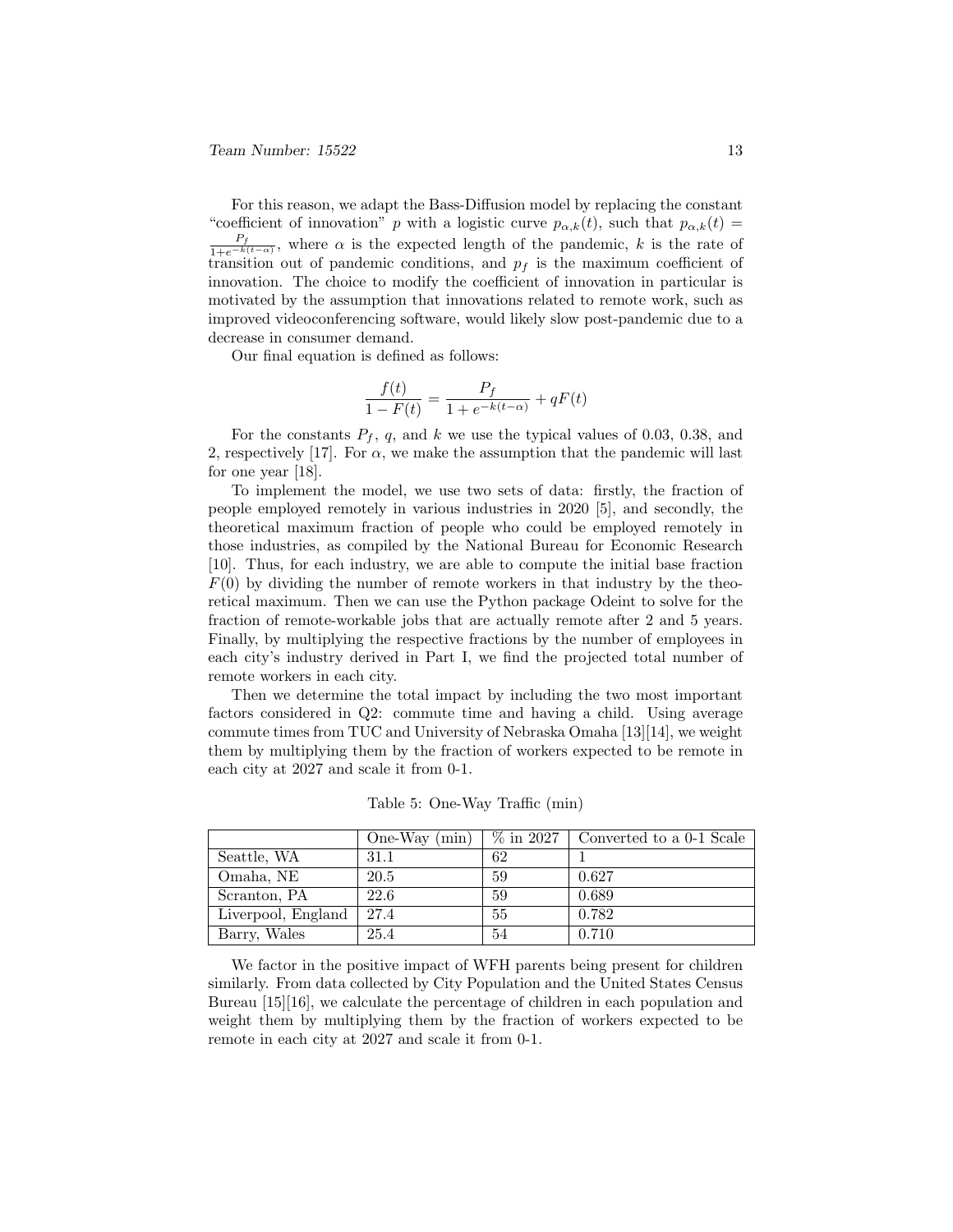|                    | % of Children in the Pop. | $\%$ in 2027 | Converted to a 0-1 Scale |
|--------------------|---------------------------|--------------|--------------------------|
| Seattle, WA        | 15.0                      | 62           | 0.628                    |
| Omaha, NE          | 25.1                      | 59           |                          |
| Scranton, PA       | 20.5                      | 59           | 0.818                    |
| Liverpool, England | 19.7                      | 55           | 0.730                    |
| Barry, Wales       | 21.8                      | 54           | 0.797                    |

Table 6: % of Children in the Population Today vs. 2027

Finally, we add the Commute Time 0-1 score to the Children 0-1 score to determine the final impact score for each city and rank them.

#### <span id="page-14-0"></span>4.4 Results

Overall, we find that the city with the highest proportion of remote workers in both 2024 and 2027 is Barry, Wales.

| Ranking | City               | Fraction Remote in 2024 | Fraction Remote in 2027 |
|---------|--------------------|-------------------------|-------------------------|
|         | Barry, Wales       | 58\%                    | $62\%$                  |
|         | Seattle, WA        | $55\%$                  | 59%                     |
|         | Omaha, NE          | $54\%$                  | 59%                     |
|         | Scranton, PA       | 50%                     | 55%                     |
|         | Liverpool, England | $42\%$                  | 45%                     |

Table 7: Fraction of Remote Workers by City

However, Seattle's large population results in it having the greatest total number of remote workers.

| Table 8: Total Remote Workers by City |  |
|---------------------------------------|--|
|---------------------------------------|--|

| Ranking | City               | Total Remote Workers in 2024 | Total Remote Workers in 2027 |
|---------|--------------------|------------------------------|------------------------------|
|         | Seattle, WA        | 1,083,084                    | 1,189,925                    |
|         | Liverpool, England | 312.490                      | 345.573                      |
|         | Omaha, NE          | 276.258                      | 302.382                      |
|         | Scranton, PA       | 127.062                      | 135.204                      |
|         | Barry, Wales       | 34,671                       | 37.916                       |

Table 9: Final Impact Score by City

| Ranking | City               | Final Impact Score $(0-2)$ |
|---------|--------------------|----------------------------|
|         | Seattle, WA        | 1.628                      |
| റ       | Omaha, NE          | 1.627                      |
| 3       | Liverpool, England | 1.512                      |
|         | Scranton, PA       | 1.507                      |
|         | Barry, Wales       | 1.507                      |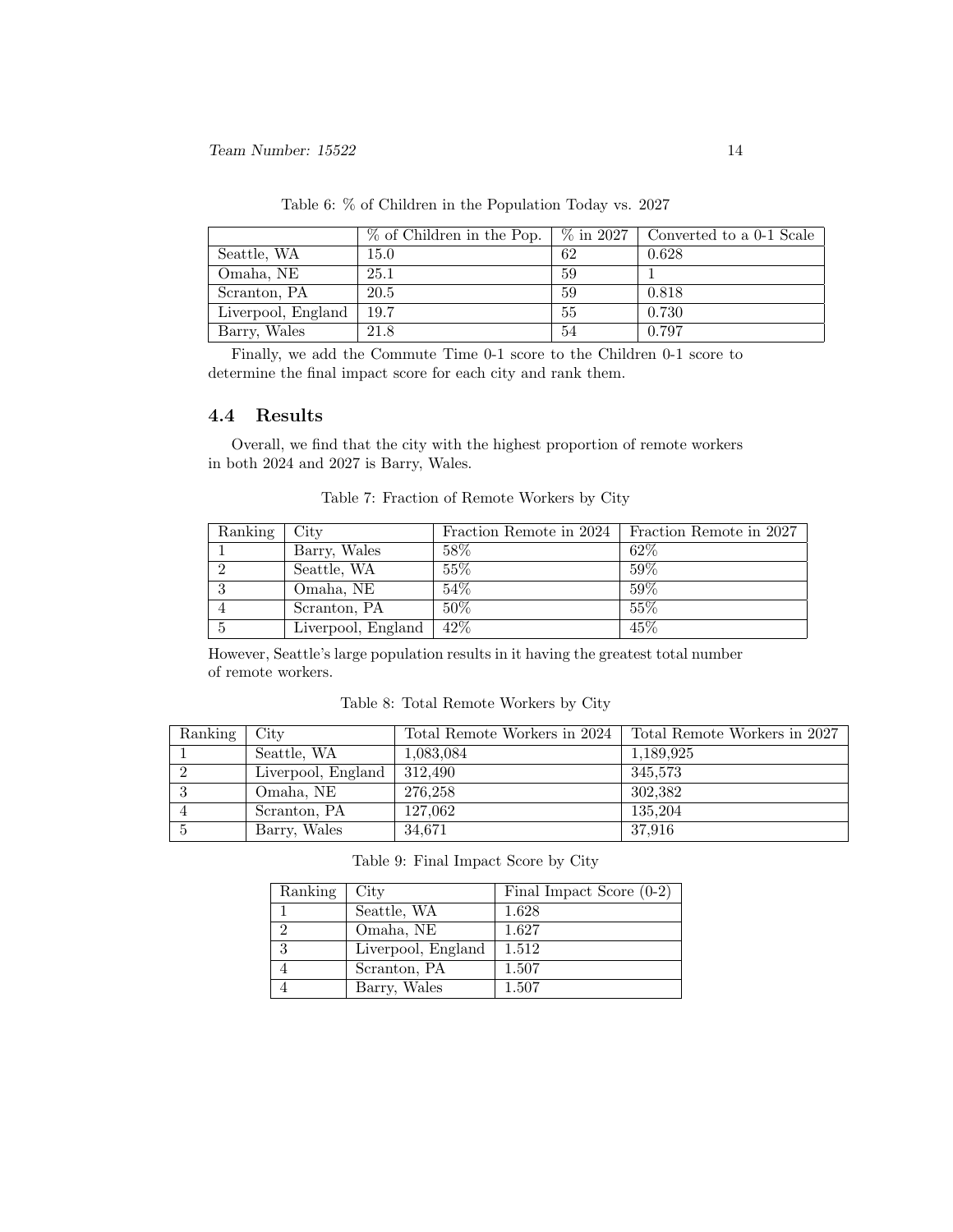#### <span id="page-15-0"></span>4.5 Sensitivity Analysis

#### Table 10: Sensitivity Analysis

| Constant        | % Change in 2024 Fraction Remote   % Change in 2024 Fraction Remote |                  |
|-----------------|---------------------------------------------------------------------|------------------|
| $\frac{p_f}{q}$ | $\frac{10\%}{10\%}$ -10% $+0.24\%$ /-6.4%                           | $-0.21\%/-2.5\%$ |
| $\mathbf{k}$    | $\frac{+10\%}{-10\%}$ +0.1\% -6.1\%                                 | $+0.1\%$ /-2.1\% |
|                 | $+10\%/-10\%$   $+1.7\%/-8.5\%$                                     | $+1.8\%/$ -4.5%  |
| $\alpha$        | $+10\%$ /-10\%   -2.9\%/-5.7\%                                      | $-0.11\%/-2.2\%$ |

#### <span id="page-15-1"></span>4.6 Strengths and Weaknesses

As shown by the sensitivity analysis, adjusting the constants by 10% does not result in a significant change in the final remote fraction. The fact that it is difficult to arrive at an exact value for our constants decreases the accuracy of our results. However, it would be nearly impossible to predict how the world will emerge from the pandemic to a high degree of certainty. To that end, an advantage of our model is that the constants can be refined upon observation of how remote work grows during the next few years.

Another weakness of our model is that it only accounts for two of the effects that remote work has on a city. We acknowledge that housing prices have been extremely affected by the rise of remote work [20], with many others that scientists haven't yet predicted sure to come.

#### <span id="page-15-2"></span>5 Conclusion and Further Studies

In Part I, our team applied a linear regression model to project the future total employment of given industries [5] in the select cities. We found that, in the present, 60.801% of jobs in Seattle, Washington, are remote-ready. The years 2024 and 2027 will be 60.799% and 60.797% remote-ready, respectfully. As for Omaha, Nebraska, 60.279% of jobs are currently remote-ready, 60.324% will be remote-ready in 2024, and 60.797% will be remote-ready in 2027. Scranton, Pennsylvania, currently has 56.332% of jobs remote-ready, with that figure decreasing to  $56.172\%$  and  $55.930\%$  by 2024 and 2027. Across the pond, Liverpool currently has only 46.394% remote-ready jobs, and will have 46.353% and 46.295% remote-ready jobs in 2024 and 2027. Barry, Wales, presently has 64.437% remote-ready jobs, with an increase to 64.519% and 64.641% remoteready jobs by 2024 and 2027.

If we found more employment data of the select industries in the given cities (such as monthly data)—as stated 2.5.3—we could have applied advanced machine learning algorithms to precisely predict future employment levels. As a result, rather than assuming all industries changed their unemployment numbers linearly, we could have researched the growth or decline rates of the select industries to accurately follow the industries' employment trend. Given this insight, it would have been manageable to mathematically assess the optimal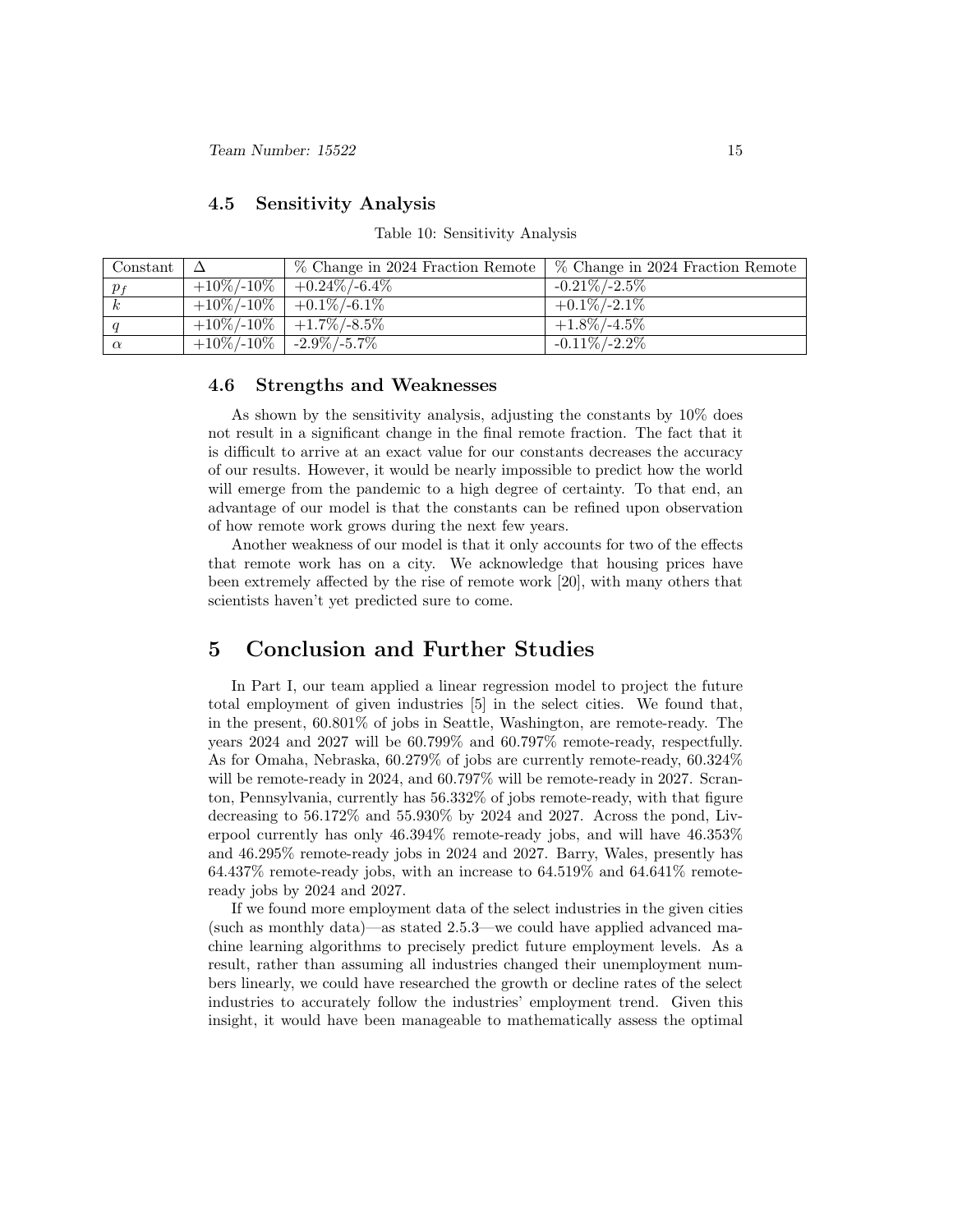constants in a given best-fit line and its degree. This would prevent the overfitting and under-fitting of our model.

In Part 2, we wrote a function that would compute a weighted average of demographic data and industry data in order to output the probability that an individual will be allowed to work from home and will choose to work from home. Given a much larger dataset, we may have been able to solve this problem using more sophisticated methods, such as a Random Forest Model. Otherwise, given more time, we would prefer to refine our equation in order to arrive at a more robust method of computing the intersection of our probabilities.

In Part 3, we used a modified Bass Diffusion Model to predict the future fraction of jobs that will be performed remotely in a given industry, and combined those predictions with our industry employment projections per city from Part 1 in order to arrive at a fraction of workers who are remote in 2024 and 2027. Then, by weighting the fraction with the relative commute time length and population percentage of children, we were able to arrive at a final impact score. Here, we see the greatest room for improvement by the calculation of more accurate constants and the development of our definition of "impact." Other factors that we would like to consider would be housing prices, increasing urban sprawl, and climate [20].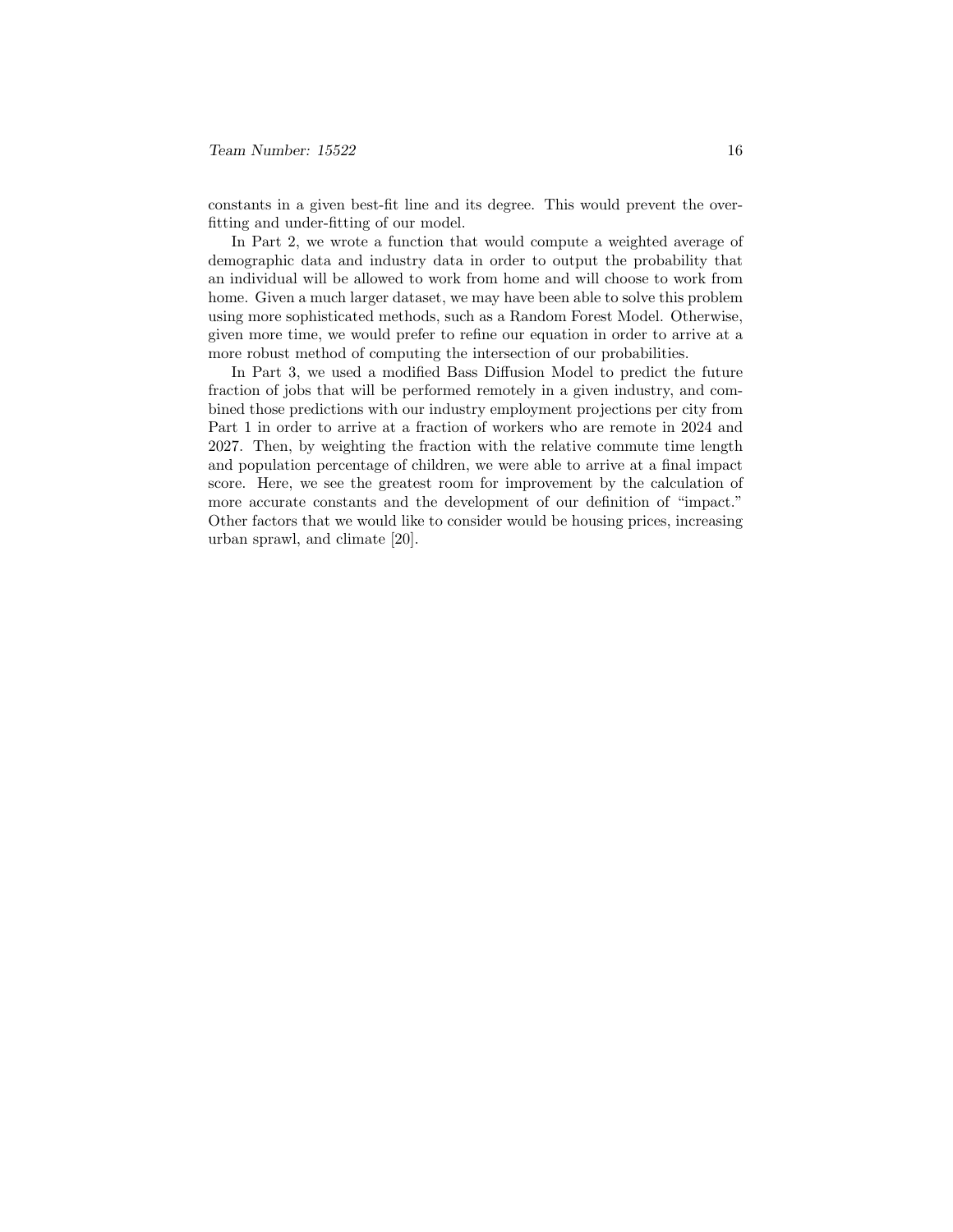#### <span id="page-17-0"></span>6 References

- [1] <https://m3challenge.siam.org/node/559>.
- [2] [https://www.shrm.org/resourcesandtools/hr-topics/employee-re](https://www.shrm.org/resourcesandtools/hr-topics/employee-relations/pages/drawbacks-to-working-at-home-.aspx)lations/ [pages/drawbacks-to-working-at-home-.aspx](https://www.shrm.org/resourcesandtools/hr-topics/employee-relations/pages/drawbacks-to-working-at-home-.aspx)
- [3] [https://www.ipsos.com/sites/default/files/ct/news/documents/](https://www.ipsos.com/sites/default/files/ct/news/documents/2021-07/Global%20Advisor%20-%20Return%20to%20Workplace%20Survey.pdf) [2021-07/Global%20Advisor%20-%20Return%20to%20Workplace%20Surv](https://www.ipsos.com/sites/default/files/ct/news/documents/2021-07/Global%20Advisor%20-%20Return%20to%20Workplace%20Survey.pdf)ey. [pdf](https://www.ipsos.com/sites/default/files/ct/news/documents/2021-07/Global%20Advisor%20-%20Return%20to%20Workplace%20Survey.pdf)
- [4] <https://hbr.org/2004/10/how-industries-change>
- [5] <https://www.bls.gov/sae/>
- [6] <https://www.nomisweb.co.uk/>
- [7] [https://bfi.uchicago.edu/wp-content/uploads/BFI\\_White-Paper\\_](https://bfi.uchicago.edu/wp-content/uploads/BFI_White-Paper_Dingel_Neiman_3.2020.pdf) [Dingel\\_Neiman\\_3.2020.pdf](https://bfi.uchicago.edu/wp-content/uploads/BFI_White-Paper_Dingel_Neiman_3.2020.pdf)
- [8] <https://himalayas.app/advice/fully-remote-companies>
- [9] [https://digital.com/the-real-reasons-people-want-to-keep-wor](https://digital.com/the-real-reasons-people-want-to-keep-working-from-home/)king[from-home/](https://digital.com/the-real-reasons-people-want-to-keep-working-from-home/)
- [10] <https://www.nber.org/papers/w26948>
- [11] [https://news.gallup.com/poll/355907/remote-work-persisting](https://news.gallup.com/poll/355907/remote-work-persisting-trending-permanent.aspx)[trending-permanent.aspx](https://news.gallup.com/poll/355907/remote-work-persisting-trending-permanent.aspx)
- [12] [https://wfhresearch.com/wp-content/uploads/2022/01/Barrero-A](https://wfhresearch.com/wp-content/uploads/2022/01/Barrero-AEA-NABE-Jan22.pdf)EA-[NABE-Jan22.pdf](https://wfhresearch.com/wp-content/uploads/2022/01/Barrero-AEA-NABE-Jan22.pdf)
- [13] [https://www.tuc.org.uk/news/annual-commuting-time-21-hours](https://www.tuc.org.uk/news/annual-commuting-time-21-hours-compared-decade-ago-finds-tuc)[compared-decade-ago-finds-tuc](https://www.tuc.org.uk/news/annual-commuting-time-21-hours-compared-decade-ago-finds-tuc)
- [14] [https://www.unomaha.edu/college-of-public-affairs-and-commun](https://www.unomaha.edu/college-of-public-affairs-and-community-service/governing/stories/commute-times.php)ity[service/governing/stories/commute-times.php](https://www.unomaha.edu/college-of-public-affairs-and-community-service/governing/stories/commute-times.php)
- [15] <https://www.census.gov/quickfacts/>
- [16] <https://citypopulation.de/>
- [17] [https://en.wikipedia.org/wiki/Bass\\_diffusion\\_model](https://en.wikipedia.org/wiki/Bass_diffusion_model)
- [18] [https://www.reuters.com/business/healthcare-pharmaceuticals/](https://www.reuters.com/business/healthcare-pharmaceuticals/country-by-country-scientists-eye-beginning-an-end-covid-19-pandemic-2021-11-03/) [country-by-country-scientists-eye-beginning-an-end-covid-19-p](https://www.reuters.com/business/healthcare-pharmaceuticals/country-by-country-scientists-eye-beginning-an-end-covid-19-pandemic-2021-11-03/)andemic-[2021-11-03/](https://www.reuters.com/business/healthcare-pharmaceuticals/country-by-country-scientists-eye-beginning-an-end-covid-19-pandemic-2021-11-03/)
- [19] <https://hubblehq.com/blog/impact-of-commute-time-on-work-preferences>
- [20] [https://www.planetizen.com/news/2022/01/115783-how-remote-wo](https://www.planetizen.com/news/2022/01/115783-how-remote-work-could-reshape-american-cities)rk[could-reshape-american-cities](https://www.planetizen.com/news/2022/01/115783-how-remote-work-could-reshape-american-cities)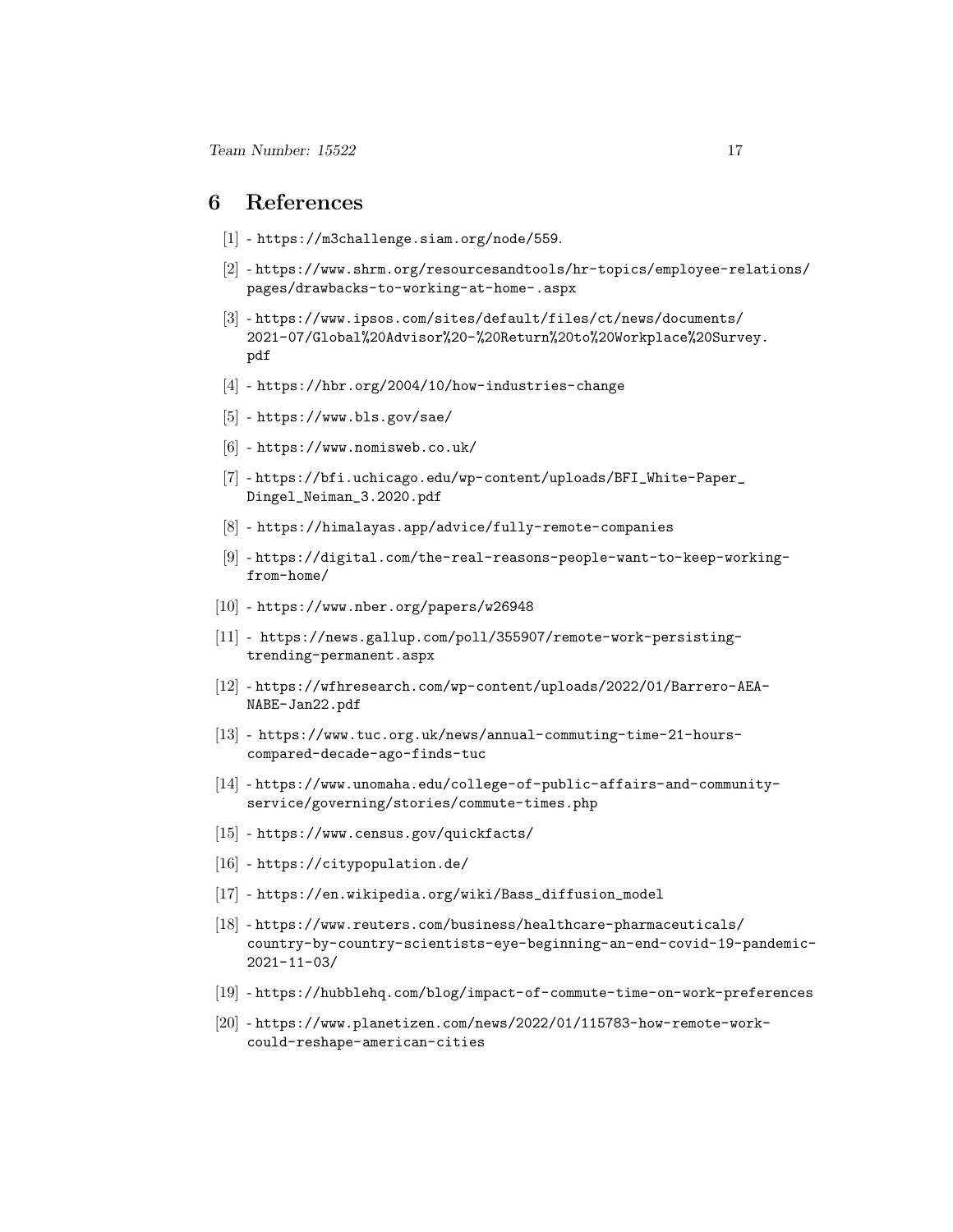$18$  Team Number: 15522

 $\left[ 21\right]$  -[https://www.benefitnews.com/news/better-wfh-policies-are-cri](https://www.benefitnews.com/news/better-wfh-policies-are-critical-to-retaining-working-parents-study-shows)tical[to-retaining-working-parents-study-shows](https://www.benefitnews.com/news/better-wfh-policies-are-critical-to-retaining-working-parents-study-shows)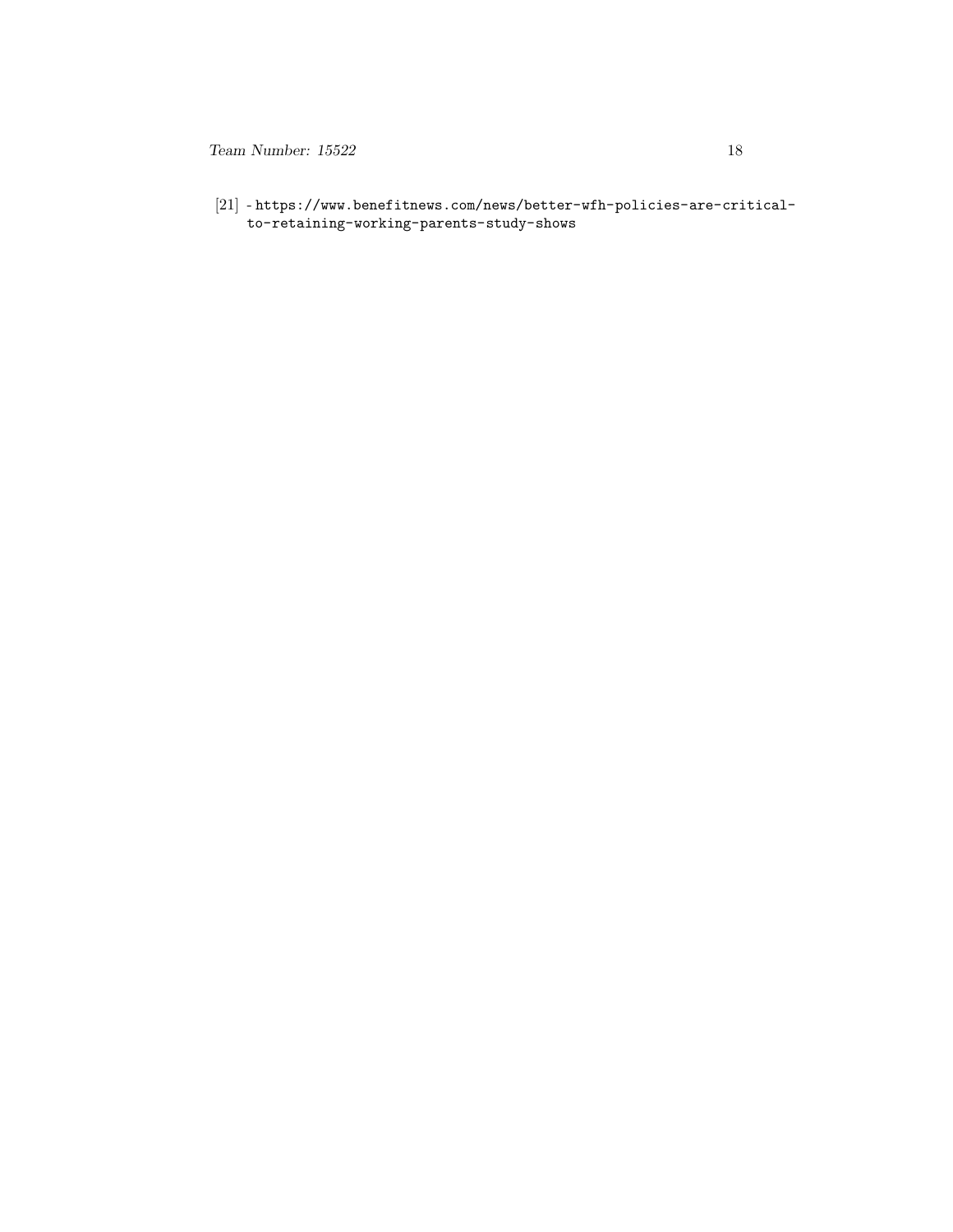Team Number: 15522 19

### <span id="page-19-0"></span>7 Appendix

#### <span id="page-19-1"></span>7.1 Ready or Not

```
1 import numpy as np
2 from sklearn . linear_model import LinearRegression
3 import matplotlib . pyplot as plt
 4
5 # Same year array for all occupations and cities . Constant except
      for Liverpool and Barry .
6 timePoints = np.array ([2000, 2005, 2010, 2015, 2019, 2020, 2021]).reshape
      ((-1, 1))7 def fittingModel ( Employees , time = timePoints ):
    Model = LinearRegression () . fit (time, Employees)
9 y_pred = Model.predict (np.array ([2024, 2027]).reshape (-1,1))
10 return y_pred
11
12 def totalModel (MLCEmployees, ManufacturingEmployees, TTUEmployees,
      InformationEmployees , FinancialEmployees ,
      BusinessServicesEmployees , EducationHealthEmployees ,
      LeisureHospitalityEmployees ,
13 OtherServicesEmployees, GovernmentEmployees, time =
      timePoints ):
14 # Fits linear models to each industry being considered .
15 MLC = fittingModel ( MLCEmployees , time )
16 Manufacturing = fittingModel ( ManufacturingEmployees , time )
17 TTU = fittingModel (TTUEmployees, time)
18 Information = fittingModel ( InformationEmployees , time )
19 Financial = fittingModel ( FinancialEmployees , time )
20 BusinessServices = fittingModel ( BusinessServicesEmployees , time )
21 EducationsHealth = fittingModel ( EducationHealthEmployees , time )
22 LeisureHospitality = fittingModel ( LeisureHospitalityEmployees ,
      time )
23 OtherServices = fittingModel ( OtherServicesEmployees , time )
24 Government = fittingModel ( GovernmentEmployees , time )
25
26 Year2024Total = (MLC[0] + Manufacturing [0] + TW[0] + Information
      [0] + Financial [0] + BusinessServices [0] + EducationsHealth [0]
      + LeisureHospitality [0]
27 + OtherServices [O] + Government [O])
28
29 Year2024Remote = ( MLCTheoreticalPercentRemote * MLC [0] +
      ManufacturingTheoreticalPercentRemote * Manufacturing [0]
30 + TTUTheoreticalPercentRemote * TTU [0] +
      InformationTheoreticalPercentRemote * Information [0] +
31 FinancialTheoreticalPercentRemote * Financial [0]
      + BusinessServicesTheoreticalPercentRemote * BusinessServices [0]
32 + EducationHealthTheoreticalPercentRemote *
      EducationsHealth [0] +
      LeisureHospitalityTheoreticalPercentRemote * LeisureHospitality
      [0]33 + OtherServicesTheoreticalPercentRemote *
      OtherServices [0] + GovernmentTheoreticalPercentRemote *
      Government [0])
34
35 Year2027Total = ( MLC [1] + Manufacturing [1] + TTU [1] + Information
      [1] + Financial [1] + BusinessServices [1] + EducationsHealth [1]
```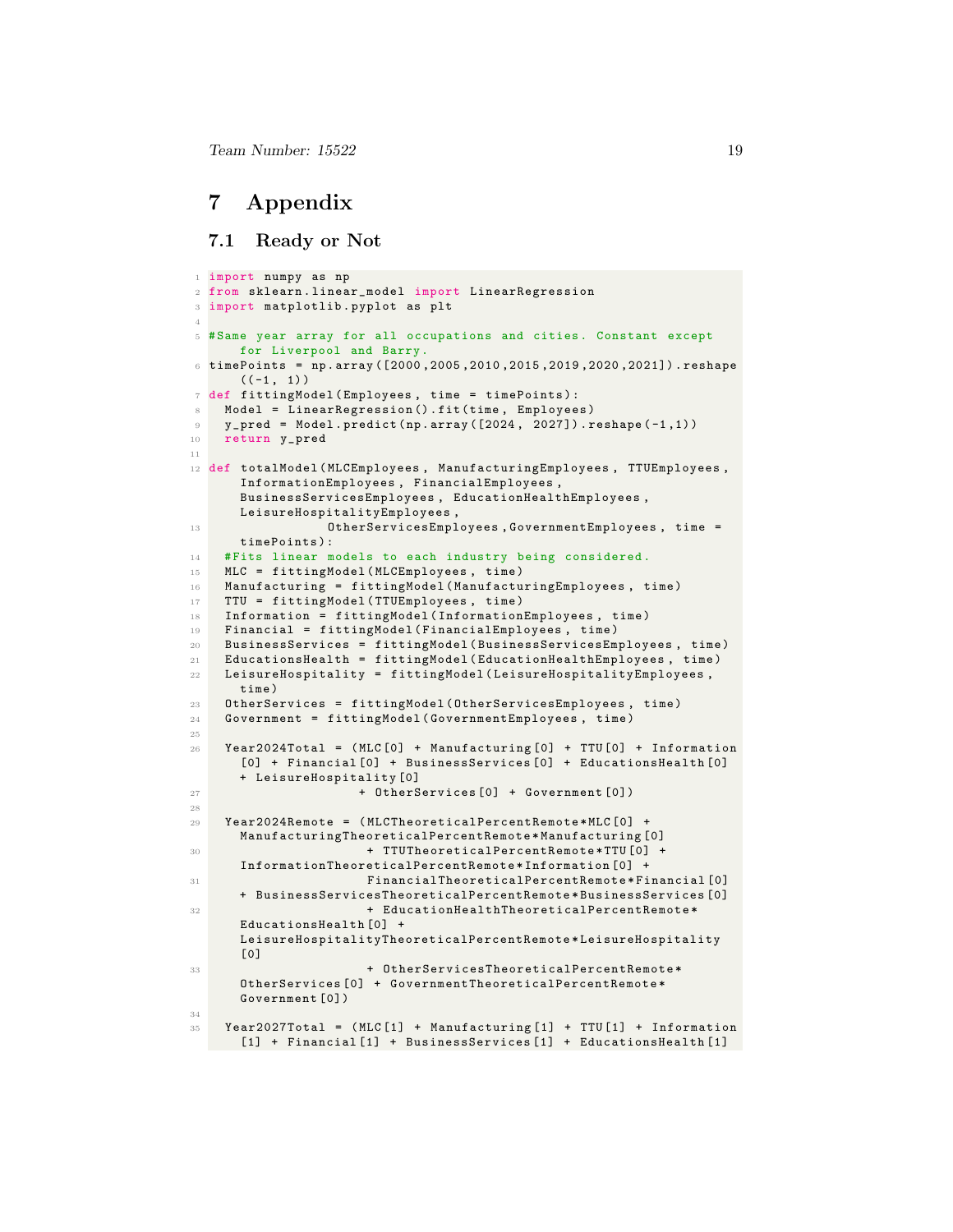```
+ LeisureHospitality [1]
36 + OtherServices [1] + Government [1])
37
38 Year2027Remote = ( MLCTheoreticalPercentRemote * MLC [1] +
      ManufacturingTheoreticalPercentRemote * Manufacturing [1]
39 + TTUTheoreticalPercentRemote *TTU [1] +
      InformationTheoreticalPercentRemote * Information [1] +
40 FinancialTheoreticalPercentRemote * Financial [1]
      + BusinessServicesTheoreticalPercentRemote * BusinessServices [1]
41 + EducationHealthTheoreticalPercentRemote *
      EducationsHealth [1] +
      LeisureHospitalityTheoreticalPercentRemote * LeisureHospitality
      [1]
42 + OtherServicesTheoreticalPercentRemote*
      OtherServices [1] + GovernmentTheoreticalPercentRemote *
      Government [1])
43 return2024 = round (( Year2024Remote / Year2024Total ) *100 ,3)
44 return2027 = round (( Year2027Remote / Year2027Total ) *100 , 3)
45 return [ return2024 , return2027 , (( return2027 - return2024 )/
      return2024 ) *100]
46
47
48 # Theoretical Percent Remote by Industry
49 MLCTheoreticalPercentRemote = 0.02
50 ManufacturingTheoreticalPercentRemote = 0.59
51 TTUTheoreticalPercentRemote = 0.35
52 InformationTheoreticalPercentRemote = 1.00
53 FinancialTheoreticalPercentRemote = 0.94
54 BusinessServicesTheoreticalPercentRemote = 0.8
55 EducationHealthTheoreticalPercentRemote = 0.53
56 LeisureHospitalityTheoreticalPercentRemote = 0.50
57 OtherServicesTheoreticalPercentRemote = 0.34
58 GovernmentTheoreticalPercentRemote = 0.95
59
60
61 # Seattle , Washington
62 # Mining , logging , construction
63 MLCSeattleEmployees =
      [101700 ,104700 ,83600 ,107100 ,127600 ,129900 ,109600]
64
65 # Manufacturing
66 ManufacturingSeattleEmployees = [212800 , 171300 , 167000 , 188200 ,
      184300 , 168400 , 142200]
67
68 #Trade , transportation , and utilities
69 TTUSeattleEmployees = [325600 , 313200 , 301600 , 354400 , 398000 ,
      390300 , 332600]
70
71 # Information
72 InformationSeattleEmployees = [79500 , 77700 , 87700 , 97500 ,
      128400 , 133700 , 139000]
73
74 # Financial activities
75 FinancialSeattleEmployees = [101800 , 106700 , 92100 , 95900 ,
      101400 , 100400 , 87600]
76
77 # Professional and business services
```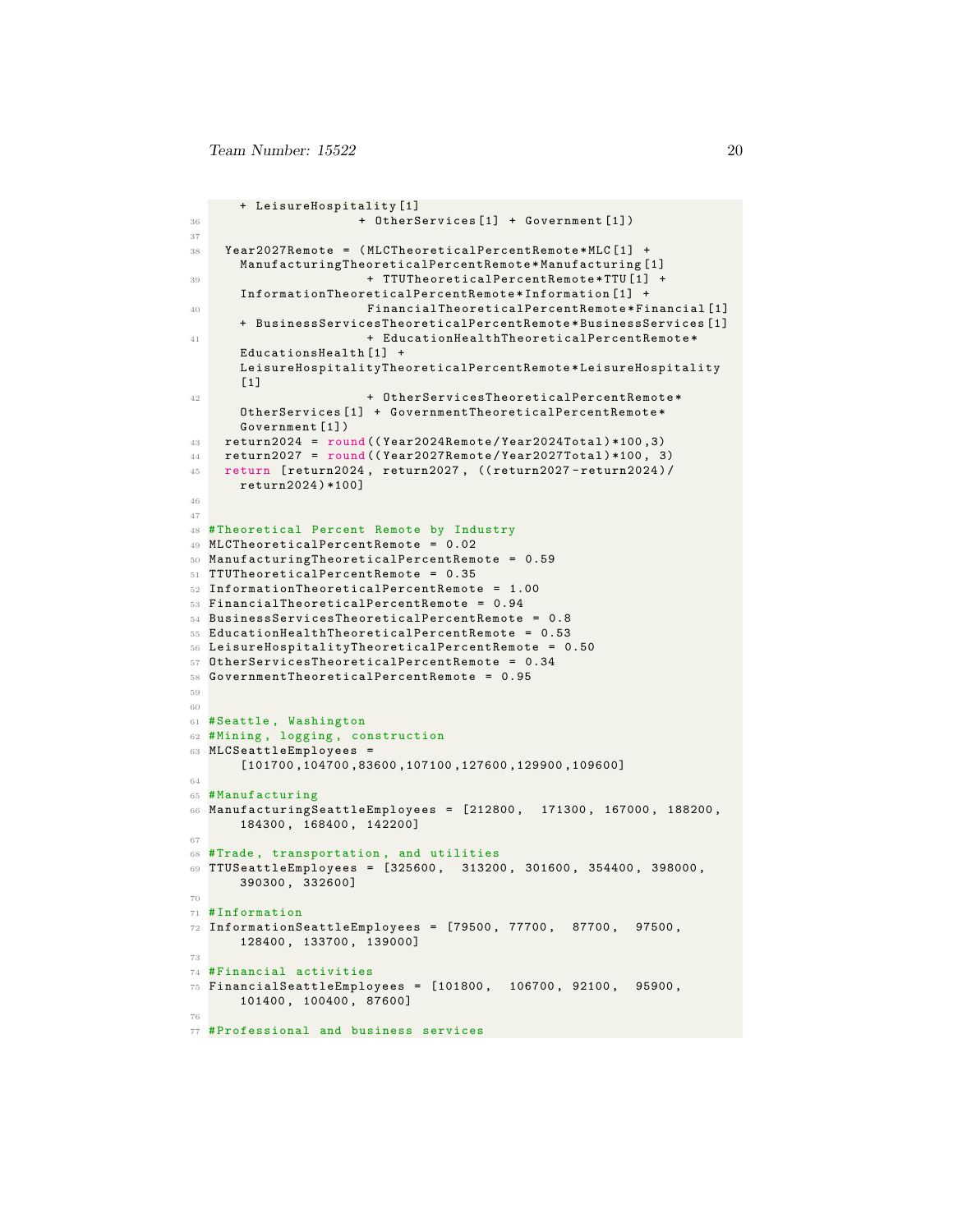```
78 BusinessServicesSeattleEmployees = [220500 , 214400 , 220700 , 268600 ,
        302100 , 295700 , 277500]
79
80 #EducationHealth
81 EducationHealthSeattleEmployees = [183700 , 198400 , 231500 , 251300 ,
        283000 , 272100 , 223500]
82
83 #LeisureHospitality
84 LeisureHospitalitySeattleEmployees = [145800 , 152500 , 155700 ,
       185200 , 207800 , 150600 , 133000]
85
86 # OtherServices
87 OtherServicesSeattleEmployees = [57800, 61800, 63200, 70200,78700 , 71100 , 59300]
88
89 # Government
90 GovernmentSeattleEmployees = [236000 , 252100 , 264200 , 270300 ,
       275500 , 266000 , 206700]
91
92
93 #Omaha , Nebraska
94 #Mining, logging, construction
95 MLCOmahaEmployees = [23500, 25700, 20900, 25800, 30500, 30400,
        30700]
96
97 #Manufacturing
98 ManufacturingOmahaEmployees = [35700 , 32900 , 31200 ,32700 ,33600
       ,33000 ,33500]
99100 #Trade , transportation , and utilities
101 TTUOmahaEmployees = [108100 , 99700 , 94100 , 98200 , 96100 ,
       91800 , 94100]
102
103 # Information
104 InformationOmahaEmployees = [15300 , 13300 , 11200 , 11600 , 10500 ,
        9900 , 9800]
105
106 # Financial activities
107 FinancialOmahaEmployees = [35800, 37600, 40500, 42200, 46000,
       45500 , 44100]
108
109 # Professional and business services
110 BusinessServicesOmahaEmployees = [60400 , 61700 , 63500 , 73600 ,
      73100 , 70900 , 71900]
111
112 # Education and health services
113 EducationHealthOmahaEmployees = [55200 , 61200 , 71500 , 76100 ,
       79700 , 78000 , 79600]
114
115 #Leisure and hospitality
116 LeisureHospitalityOmahaEmployees = [41100, 42200, 43800, 48400,
        52000 , 43300 , 47500]
117
118 # Other services
119 OtherServicesOmahaEmployees = [14400 , 16400 , 17800 , 18300 ,
      18600 , 17700 , 18300]
120
```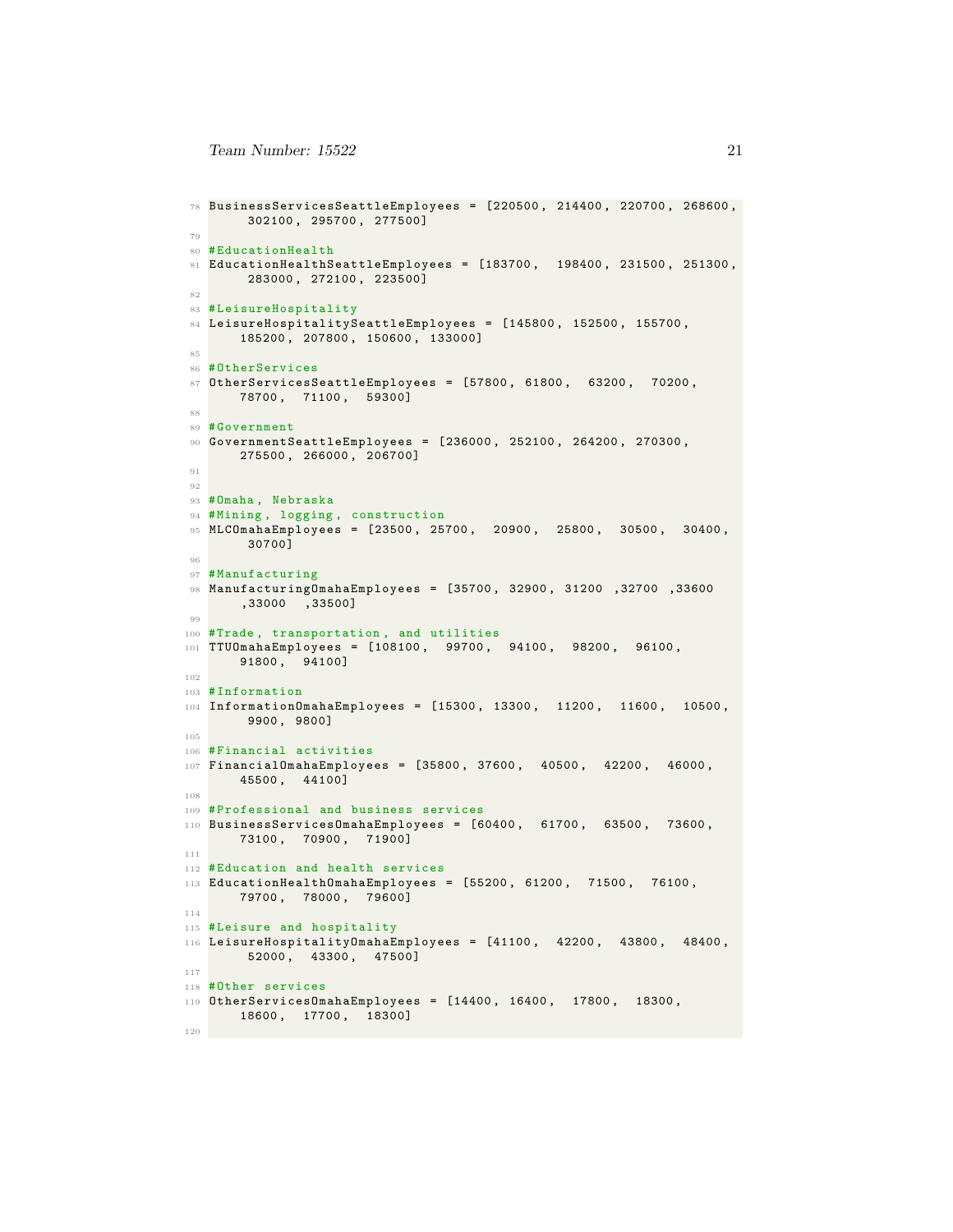```
121 #Government
122 GovernmentOmahaEmployees = [55300 , 59900 , 65300 , 65900 , 66900 ,
        65200 , 65200]
123
124
125 # Scranton , Pennsylvania
126 # Mining , logging , construction
127 MLCScrantonEmployees = [10700 , 10600 , 9400 , 10200 , 10500 , 9800 ,
       10300]
128
129 # Manufacturing
130 ManufacturingScrantonEmployees = [45600, 34900, 27800, 27000,28600 , 26900 , 27200]
131
132 #Trade , transportation , and utilities
133 TTUScrantonEmployees = [55600 , 58500 , 58900 , 62600 , 63500 ,
       61900 , 63900]
134
135 # Information
136 InformationScrantonEmployees = [7000 , 6300 , 5000 , 3500 , 2900 ,
       2600 , 2500]
137
138 # Financial activities
139 FinancialScrantonEmployees = [13700 , 13400 , 12400 , 12600 , 13100 ,
         13000 , 13000]
140
141 # Professional and business services
142 BusinessServicesScrantonEmployees = [23000, 23400, 25000, 29800,28300 , 25500 , 26100]
143
144 # Education and health services
145 EducationHealthScrantonEmployees = [45300, 49100, 52200, 51900,55200 , 51500 , 50500]
146
147 #Leisure and hospitality
148 LeisureHospitalityScrantonEmployees = [19000 , 22000 , 21800 ,
       23300 , 23500 , 17800 , 18200]
149
150 # Other services
151 OtherServicesScrantonEmployees = [10000 , 10000 , 8300 , 8500 , 8800 ,
       7500 , 7700]
152
153 # Government
154 GovernmentScrantonEmployees = [31200 , 31700 , 31700 , 29400 ,
       29000 , 27900 , 28300]
155
156
157 #Liverpool, England
158 timePointsLiverpool = np . array ([2005 ,2010 ,2015 ,2019 ,2020 ,2021]) .
       reshape ((-1, 1))159
160 # Mining , logging , construction
161 MLCLiverpoolEmployees = [141000 , 138700 , 138000 , 150300 , 153500 ,
       146240]
162
163 # Manufacturing
164 ManufacturingLiverpoolEmployees = [80200 , 73900 , 80500 , 100200 ,
```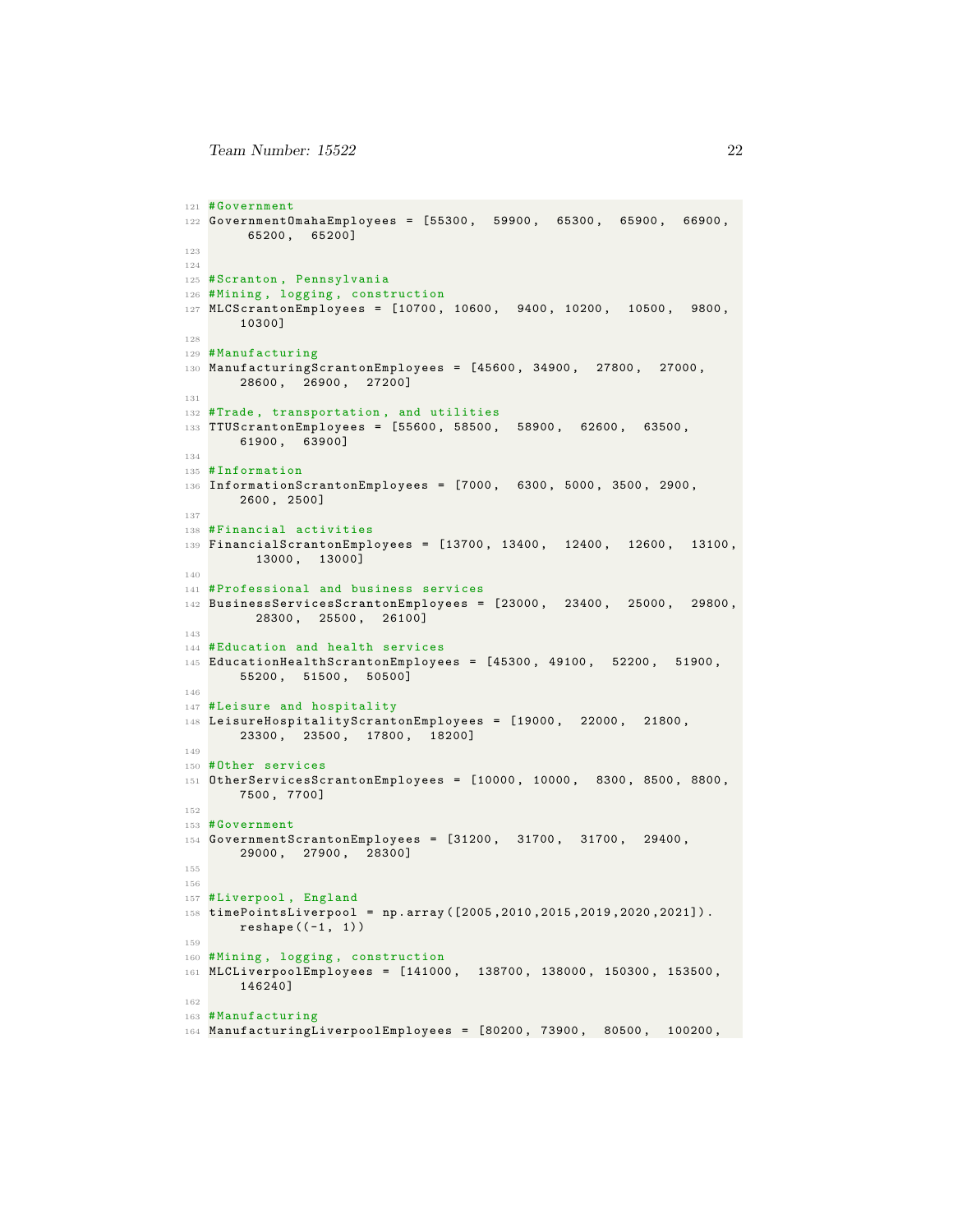```
107500 , 103120]
165
166 #Trade , transportation , and utilities
167 TTULiverpoolEmployees = [92000 , 109100 , 128300 , 146900 , 145800 ,
       146100]
168
169 # Information
170 InformationLiverpoolEmployees = [59900 , 68400 , 66800 , 72100 ,
       73300 , 73120]
171
172 #Financial activities
173 FinancialLiverpoolEmployees = [22400, 21105, 22890, 22820,20160 , 25592]
174
175 # Professional and business services
176 BusinessServicesLiverpoolEmployees = [41600 , 39195 , 42510 ,
       42380 , 37440 , 47528]
177
178 # Education Health
179 EducationHealthLiverpoolEmployees = [29000, 24450, 22900, 23850,21450 , 23900]
180
181 #LeisureHospitality
182 LeisureHospitalityLiverpoolEmployees = [69800 , 59800 , 66400 ,
       64000 , 69600 , 69700]
183
184 # OtherServices
185 OtherServicesLiverpoolEmployees = [70400 , 78700 , 73800 , 80200 ,
       75000 , 73120]
186
187 # Government
188 GovernmentLiverpoolEmployees = [29000 , 24450 , 22900 , 23850 ,
       21450 , 26560]
189
190
191 #Barry , Wales
192 timePointsBarry = np . array ([2005 ,2010 ,2015 ,2019 ,2020 ,2021]) . reshape
       ((-1, 1))193
194 # Mining , logging , construction
195 MLCBarryEmployees = [4100 , 3500 , 4500 , 4600 , 3300 , 4100]
196
197 #Manufacturing
198 ManufacturingBarryEmployees = [5700 , 4300 , 3500 , 4900 , 4800 , 5700]
199
200 #Trade , transportation , and utilities
201 TTUBarryEmployees = [1400 , 900 , 1400 , 800 , 1200 , 1400]
202
203 # Information
204 InformationBarryEmployees = [4000, 4400, 3800, 3900, 3600, 4000]205
206 # Financial activities
207 FinancialBarryEmployees = [3045 , 2940 , 3710 , 3535 , 4095 , 3045]
208
209 # Professional and business services
210 BusinessServicesBarryEmployees = [5655 , 5460 , 6890 , 6565 , 7605 ,
       5655]
```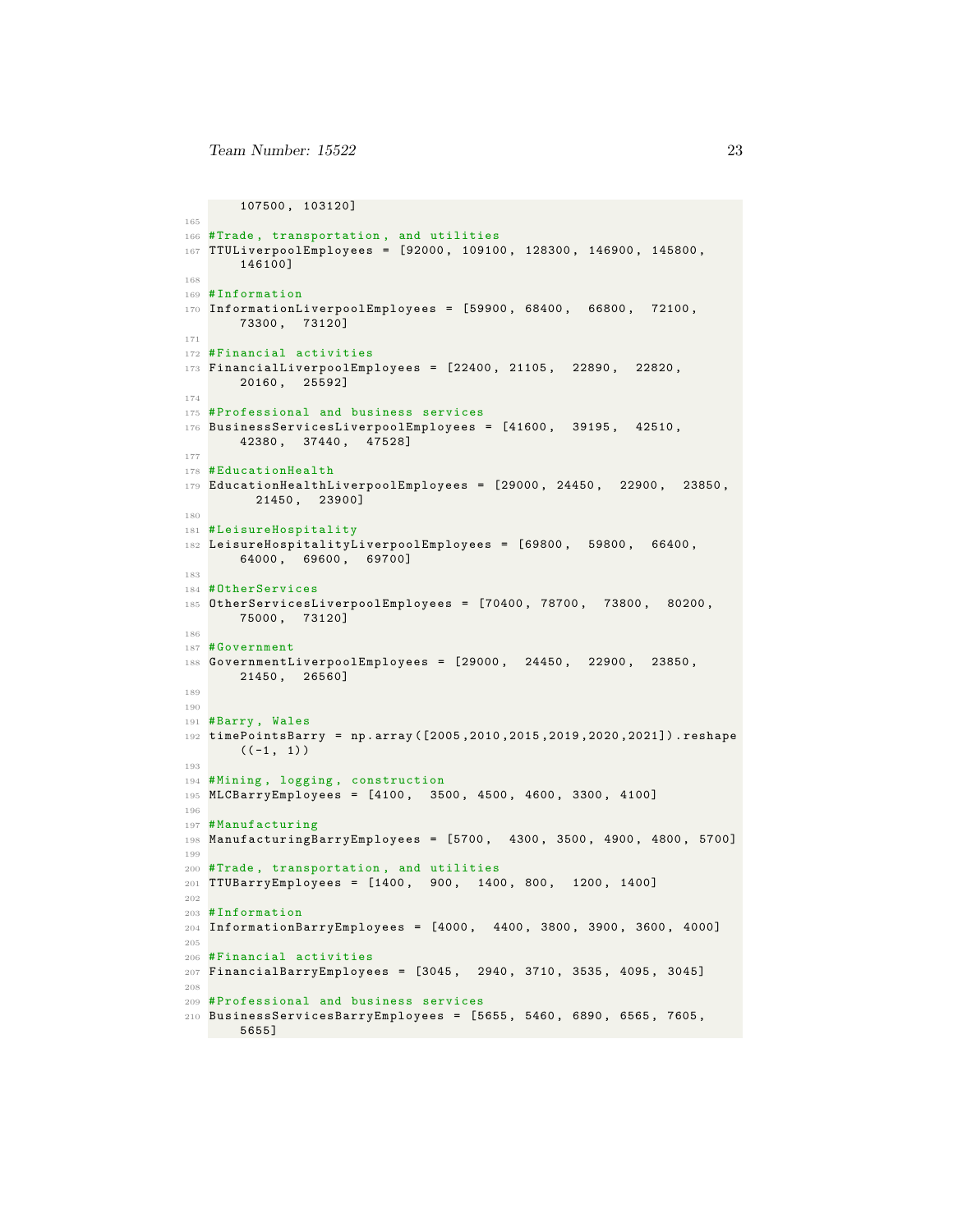```
211
212 # EducationHealth
213 EducationHealthBarryEmployees = [9700, 9800, 10550, 10850,11550 , 9700]
214
215 # LeisureHospitality
216 LeisureHospitalityBarryEmployees = [9500 , 10800 , 11200 , 13000 ,
       8000 , 9500]
217
218 # OtherServices
219 OtherServicesBarryEmployees = [2400 , 4000 , 2800 , 3700 , 3100 , 2400]
220
221 # Government
222 GovernmentBarryEmployees = [9700 , 9800 , 10550 , 10850 , 11550 ,
       9700]
223
224 returnSeattle = totalModel ( MLCSeattleEmployees ,
       ManufacturingSeattleEmployees , TTUSeattleEmployees ,
       InformationSeattleEmployees , FinancialSeattleEmployees ,
225 BusinessServicesSeattleEmployees ,
       EducationHealthSeattleEmployees ,
       LeisureHospitalitySeattleEmployees ,
       OtherServicesSeattleEmployees , GovernmentSeattleEmployees )
226 print (" Seattle , Washington ")
227 print ( returnSeattle )
228
229 returnOmaha = totalModel (MLCOmahaEmployees,
       ManufacturingOmahaEmployees , TTUOmahaEmployees ,
       InformationOmahaEmployees , FinancialOmahaEmployees ,
230 BusinessServicesOmahaEmployees,
       EducationHealthOmahaEmployees , LeisureHospitalityOmahaEmployees
       , OtherServicesOmahaEmployees , GovernmentOmahaEmployees )
231 print ("Omaha , Nebraska ")
232 print ( returnOmaha )
233
234 returnOmaha = totalModel ( MLCScrantonEmployees ,
       ManufacturingScrantonEmployees , TTUScrantonEmployees ,
       InformationScrantonEmployees , FinancialScrantonEmployees ,
235 BusinessServicesScrantonEmployees ,
       EducationHealthScrantonEmployees ,
       LeisureHospitalityScrantonEmployees ,
       OtherServicesScrantonEmployees , GovernmentScrantonEmployees )
236 print (" Scranton , Pennsylvania ")
237 print ( returnOmaha )
238
239 returnLiverpool = totalModel ( MLCLiverpoolEmployees ,
       ManufacturingLiverpoolEmployees , TTULiverpoolEmployees ,
       InformationLiverpoolEmployees , FinancialLiverpoolEmployees ,
240 BusinessServicesLiverpoolEmployees ,
       EducationHealthLiverpoolEmployees ,
       LeisureHospitalityLiverpoolEmployees ,
       OtherServicesLiverpoolEmployees , GovernmentLiverpoolEmployees ,
241 time = timePointsLiverpool )
242 print (" Liverpool , UK")
243 print ( returnLiverpool )
244
245 returnBarry = totalModel ( MLCBarryEmployees ,
```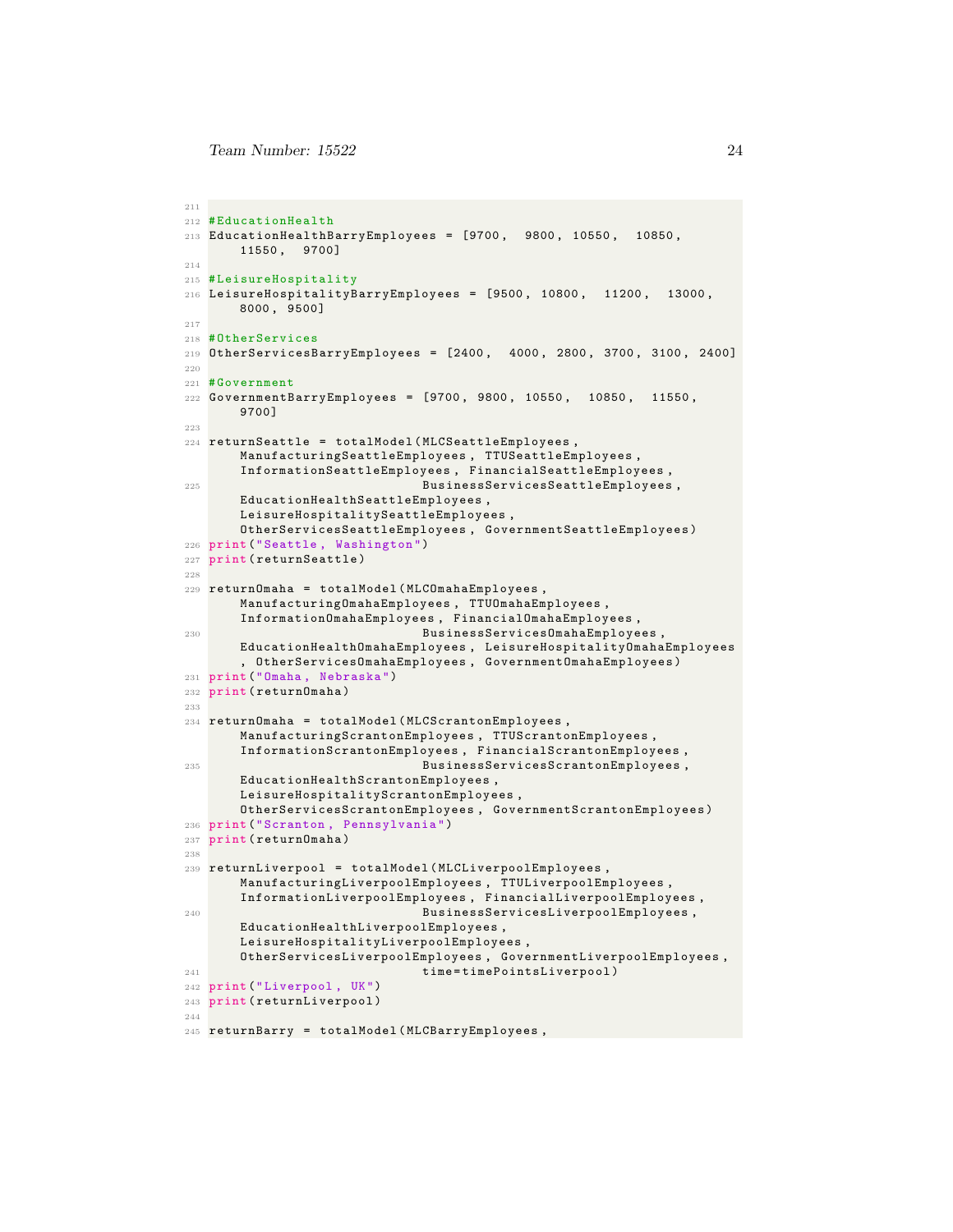```
ManufacturingBarryEmployees , TTUBarryEmployees ,
      InformationBarryEmployees , FinancialBarryEmployees ,
246 BusinessServicesBarryEmployees ,
      EducationHealthBarryEmployees , LeisureHospitalityBarryEmployees
      , OtherServicesBarryEmployees , GovernmentBarryEmployees ,
247 time=timePointsBarry)
248 print ("Barry , Wales ")
249 print ( returnBarry )
```
#### <span id="page-25-0"></span>7.2 Remote Control

Code to compute probability of liking remote work given factors:

```
1 def prob_choose_remote (gender, age, household_income, education,
     parent , commute ):
2 # Coefficients for each probability
3 alpha = [1,1,1,1,1,2,2]4 # the factor each probability adds to the sum
5 gender_prob = 0
6 \qquad \qquad \text{age\_prob} = 07 income_prob = 0
8 education_prob = 0
9 parent_prob = 0
10 commute_prob = 0
11 # finding all the probabilities
12 if gender == "female":
13 gender_prob = alpha[0] * 0.68
14 elif gender == "male":
15 gender_prob = alpha [0] * 0.64
16 if age == "under_35":
17 age_prob = alpha [1] * 0.6718 elif age == "35-49":
19 age_prob = alpha [1] * 0.66
20 elif age == "50 -74":
21 age_prob = alpha [1] * 0.63
22 if household_income == "\frac{1}{2}ow":
23 income_prob = alpha [2] * 0.62
24 elif household_income == " medium ":
25 income_prob = alpha [2] * 0.63
26 elif household_income == " high ":
27 income_prob = alpha [2] * 0.69
28 if education == "low":
29 education_prob = alpha [3] * 0.59
30 elif education == " medium ":
31 education_prob = alpha [3] * 0.61
32 elif education == "high":
33 education_prob = alpha [3] * 0.71
34 if parent == "yes":
35 parent_prob = alpha [4] * 0.68
36 elif parent == "no":
37 parent_prob = alpha [4] * 0.63
38 if commute == "0 - 60":
39 commute_prob = alpha [5] * 0.433
40 elif commute == " 61 -120 ":
41 commute_prob = alpha [5] * 0.696
42 elif commute == "over_121":
```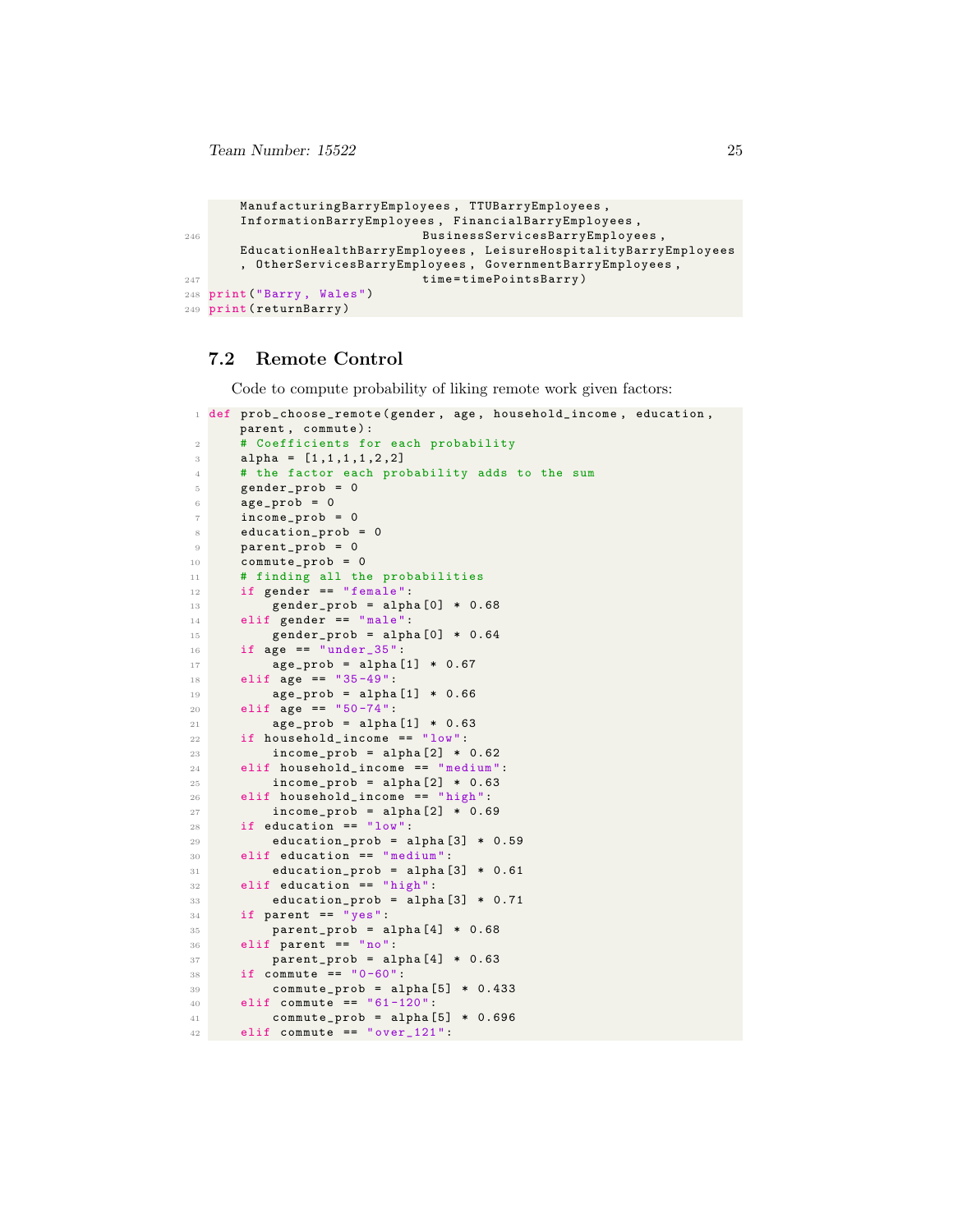```
43 commute_prob = alpha [5] * 0.869
44 # return the weighted mean
45 probability_vector = ( gender_prob , age_prob , income_prob ,
      education_prob , parent_prob , commute_prob )
46 return sum ( probability_vector ) / ( alpha [0] + alpha [1] + alpha
      [2] + alpha[3] + alpha[4] + alpha[5]
```
#### <span id="page-26-0"></span>7.3 Just a Little Home-work

```
1 from scipy . integrate import odeint
2 import numpy
3 import matplotlib . pyplot as plt
4 import math
5
6 # define the model
7 def model (F, t):
8 p_f = 0.05
9 k = 4.510 a = 0.9
11 p = p_f/(1 + math.exp(-k*(t-a)))q = 0.3813 dFdt = (1-F) * (p + q*F)14 return dFdt
15
16 # define the timespan in years
17 t = npu1inspace (0, 5, 6)18
19 # assign a starting base fraction
20 \text{ y0} = 0.4621
22 # solve the differential equation
23 sol = odeint (model, y0, t)
24
25 # imported data from part I
26 seattle_data = np . array ([[122281.62083936 , 125811.28798842] ,
27 [157607.67004342, 152571.27351664],
28 [378726.91751085 , 387780.31837916] ,
29 [140115.34008683 , 149242.54703328] ,
30 [93709.98552822 , 92558.82778582] ,
31 [303718.23444284 , 316276.98986975] ,
32 [275938.49493488, 287018.08972504],
33 [170387.04775687 , 172775.8683068 ],
34 [72090.44862518 , 73726.33863965] ,
35 [255363.6758321 , 256007.74240232]]) . T
36
37 omaha_data = np.array ([30905.42691751, 32014.58031838],
38 [32617.00434153 , 32452.35166425] ,
39 [91252.60492041 , 89585.99855282] ,
40 [9023.01013025 , 8313.82054993] ,
41 [46911.07091172 , 48321.74384949] ,
42 [75092.11287988 , 77036.14327062] ,
43 [84683.35745297 , 88201.9536903 ],
44 [49254.92040521 , 50273.552822 ],
45 [19164.83357453 , 19651.5195369 ],
46 [68481.83791606 , 69853.87120116]]
47 ).T
```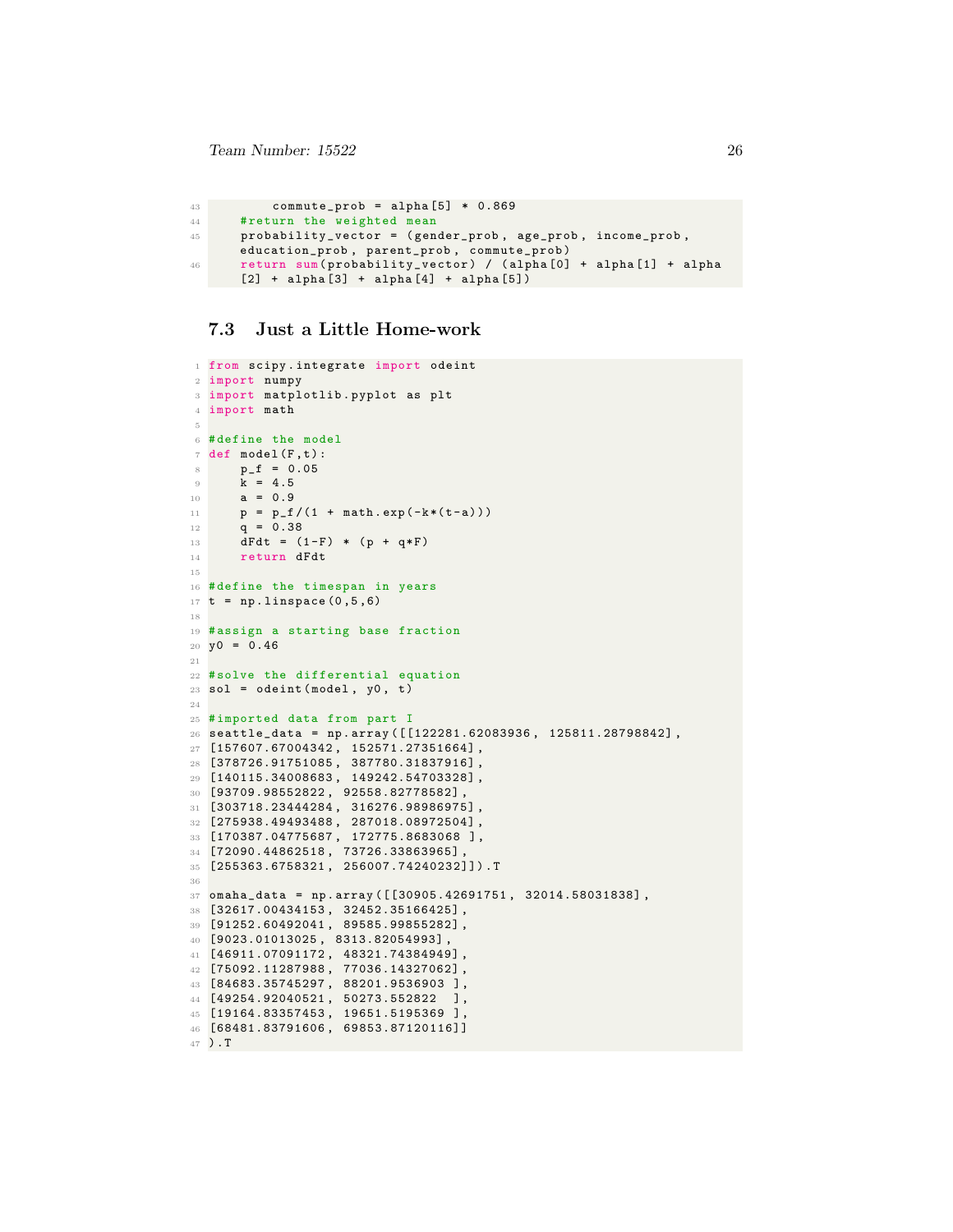```
48
49 scranton_data = np . array ([[10003.03907381 , 9946.16497829] ,
50 [22881.25904486 , 20656.98263386] ,
51 [64760.85383502 , 65854.16063676] ,
52 [1730.24602026 , 1049.9276411 ],
53 [12727.42402315 , 12646.34587554] ,
54 [28167.72793054 , 28785.96237337] ,
55 [53975.32561505 , 54826.3748191 ],
56 [20523.44428365 , 20448.9869754 ],
57 [7491.60636758, 7170.11577424],
58 [27912.73516643 , 27381.54848046]]) .T
59960 liverpool_data = np . array ([[150978.58085809 , 153096.99669967] ,
61 [108079.9669967, 113805.51155116],
62 [160455.61056106 , 171263.03630363] ,
63 [75736.56765677 , 78003.20132013] ,
64 [23212.13861386 , 23451.35148515] ,
65 [43108.25742574 , 43552.50990099] ,
66 [21308.82838284 , 20325.66006601] ,
67 [67672.77227723 , 68047.02970297] ,
68 [76852.73927393 , 77402.54125413] ,
69 [22463.25082508 , 21717.11221122]]) .T
70
71 barry_data = np . array ([[4061.22112211 , 4076.07260726] ,
72 [4785.47854785, 4775.08250825],
73 [1143.23432343 , 1129.8679868 ],
74 [3753.96039604 , 3688.61386139] ,
75 [3739.62871287 , 3854.5049505 ],
76 [6945.02475248 , 7158.36633663] ,
77 [10953.13531353 , 11151.40264026] ,
78 [10333.33333333 , 10333.33333333] ,
79 [3097.85478548 , 3108.25082508] ,
80 [10953.13531353 , 11151.40264026]]
81 ).T
82
83 # fractions calculated using the diffusion model
84 Industry_Fractions_2024 =
       [0.014 ,0.5 ,0.32 ,0.92 ,0.83 ,0.77 ,0.5 ,0.49 ,0.28 ,0.78]
85 Industry_Fractions_2027 =
       [0.009 ,0.57 ,0.34 ,0.98 ,0.91 ,0.79 ,0.52 ,0.5 ,0.32 ,0.9]
8687 #calculate 2024 totals
88 seattle_2024 = np . dot ( Industry_Fractions_2024 , seattle_data [0])
89 omaha_2024 = np.dot (Industry_Fractions_2024, omaha_data [0])
90 scranton_2024 = np . dot ( Industry_Fractions_2024 , scranton_data [0])
91 liverpool_2024 = np . dot ( Industry_Fractions_2024 , liverpool_data [0])
92 barry_2024 = np . dot ( Industry_Fractions_2024 , barry_data [0])
93
94 # calculate 2024 fractions
95 seattle_2024_fraction_remote = seattle_2024 / seattle_data [0]. sum ()
96 omaha_2024_fraction_remote = omaha_2024 / omaha_data [0]. sum ()
97 scranton_2024_fraction_remote = scranton_2024 / scranton_data [0].
       sum ()
98 liverpool_2024_fraction_remote = liverpool_2024 / liverpool_data
       [0]. sum ()
99 barry_2024_fraction_remote = barry_2024 / barry_data [0]. sum ()
100
```